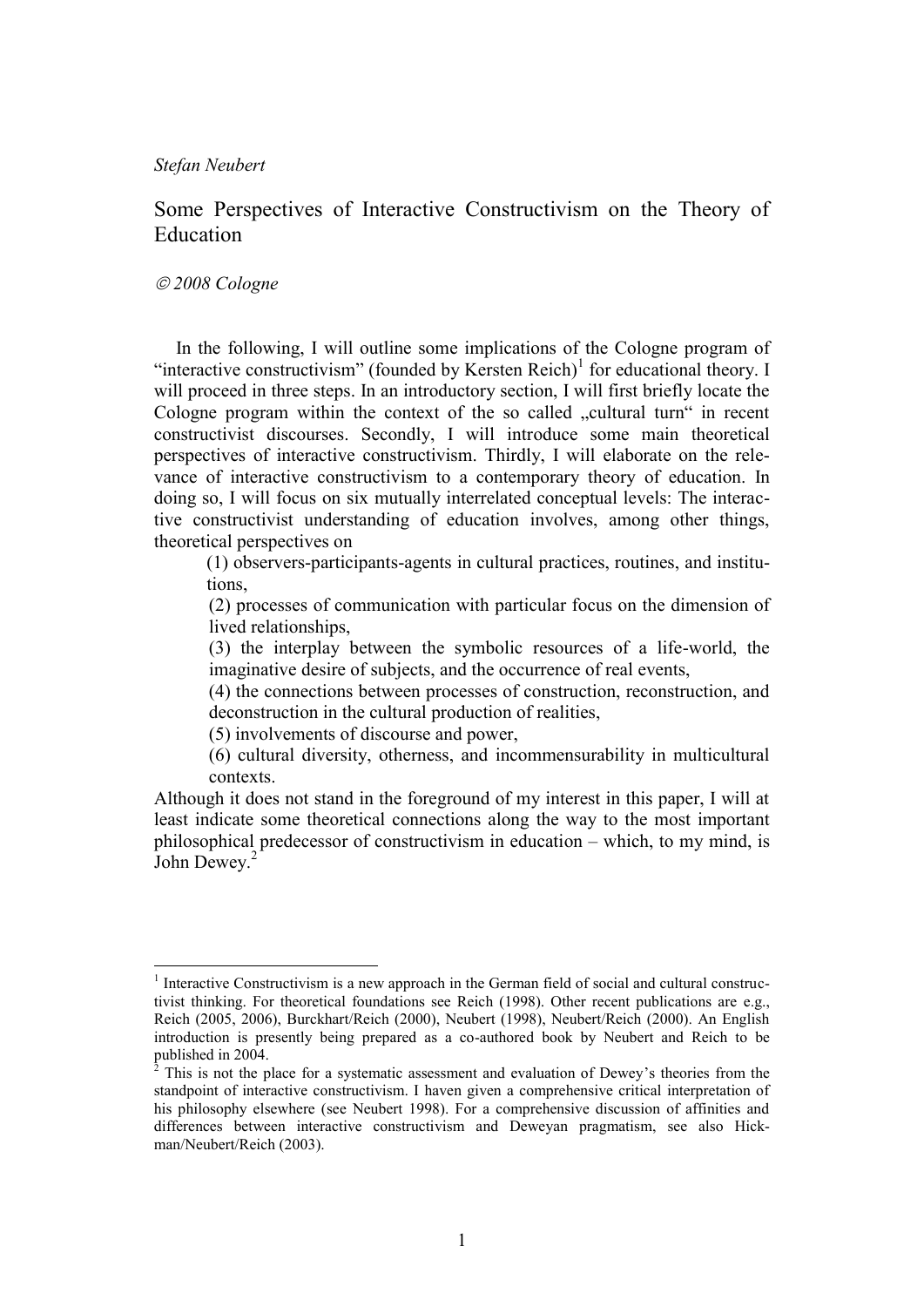#### **1 Constructivism and Observer Theory**

Constructivists, in general, think that the production of realities  $-$  i.e., the production of viable ways of "world-making" (Goodman) – is a process of construction by observers. Given this idea of observers constructing realities, the question of course arises of how we spell it out more specifically. Which theories and concepts do we use, which perspectives do we prefer in devising a constructivist theory of the observer? At present there is a variety of constructivist approaches that differ quite considerably with each other over this issue. However, this is not the place to resume in details the complex and highly diversified scene of present day constructivist approaches. They have in common that their use of the word "observer" is not meant as a narrow visual metaphor. Also, the constructivist 'observer' is by no means identical with the detached spectator e.g., of Platonic idealism. To say the least, the field of contemporary constructivist approaches comprises perspectives as different as constructive subjective psychology (e.g., Piaget, Kelly), materialist constructive theory of culture (e.g., Wygotsky), radical constructivism (e.g., von Foerster, von Glasersfeld, Maturana), systems theory (e.g., Luhmann), methodological constructivism and culturalism in connection with developments in German phenomenology (e.g., Janich, Wallner), and socio-cultural constructivisms in many varieties (e.g., Berger/Luckmann, Gergen, Garrison, Reich). I confine myself here to outlining some main tendencies that I consider most pertinent to the present theme.<sup>3</sup>

Having been proliferating particularly since the 1970s, parts of the recently emerging constructivist theories were at first stimulated not so much by developments within the humanities or the social sciences, but by discourses on cybernetics and the biology of cognition. Accordingly, the observer theories they designed were in the main of a rather cognitivist and subjectivist kind  $-$  e.g., taking cognitive autopoiesis as the key for explaining the construction of human realities. Many of these theories tended to underestimate the interactive and socio-cultural dimensions of experience. Since the 1980s and 90s, however, there has been a broad movement which some have called a "cultural turn" in constructivism. The emphasis has shifted from cognition and biology to social and cultural perspectives, and today many constructivists are striving to overcome the more reductionist assumptions of so called "radical constructivism" by reformulating constructivist thought within the discourses of the humanities and social sciences. $4$ 

The Cologne program of interactive constructivism understands itself as part of this recent "cultural turn" in constructivist thinking. For interactive constructiv-

<sup>&</sup>lt;sup>3</sup> For a detailed survey see Reich (2001).

<sup>&</sup>lt;sup>4</sup> In this connection, there is at present an awakening interest in the "rediscovery" of classical pragmatism (and especially Deweyan pragmatism) among contemporary constructivists. For example, Jim Garrison (1997a) has recently opted for "Deweyan Social Constructivism" as an alternative to von Glasersfeld"s radical constructivism and subjectivism in the field of science education. I share Garrisons conviction that "Dewey was a 'social constructivist' decades before the phrase became fashionable" (Garrison 1997b, 39). On another occasion, I have pointed out in details why and how Dewey"s philosophy can be a major source of inspiration and reflection for constructivists today. To my mind, his theories of *experience, habit*, and *communication* show an abundance of constructivist insights (see Neubert 1998; see also Hickman/Neubert/Reich 2003).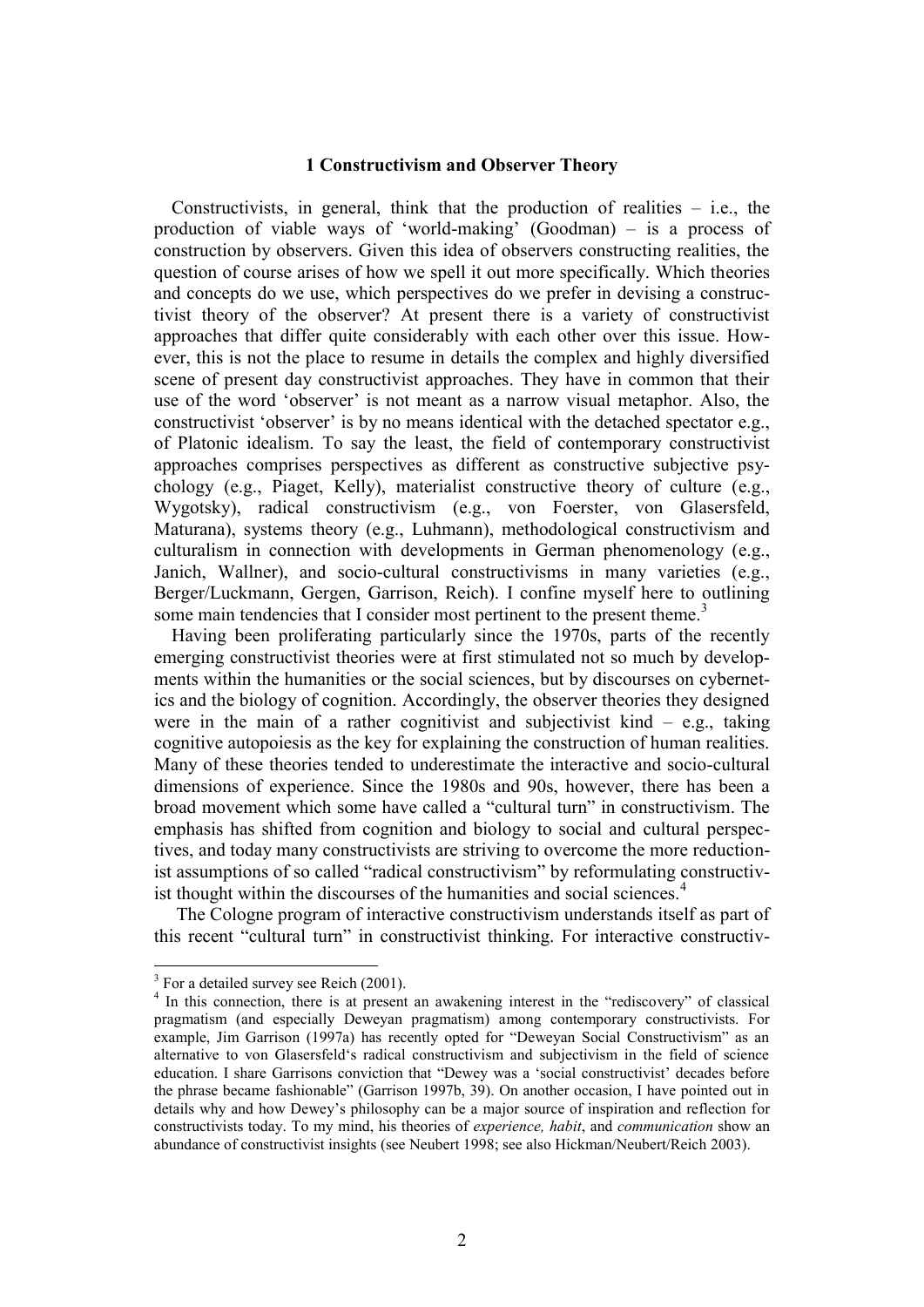ism, observers are always located subjects involved in transactional relationships within specific cultural contexts. The aim of maintaining a constructivist observer theory is to refer knowledge claims to the *perspectives* of the observers who make them. It is to argue that all claims to knowledge be seen as viable and provisional cultural constructions of observers that on principle should be kept open to further re/de/constructions by other observers. This is not to say that all knowledge *per se* is relative for all observers at all times – which obviously it is not. But it is to say that there is no claim to true knowledge that *per se* warrants the consent of all observers and thus evades the possibility of relativization. Such is the constructivist conclusion from a diversity of (post-)modern discourses on knowledge criticism that show the inherent paradoxes of the absolute and the relative in the field of truth claims (see Reich 1998, vol. 1).

#### **2 Interactive Constructivism and the Cultural Construction of Realities**

## 2.1 Observers/Participants/Agents in Cultural Practices

When interactive constructivism speaks of observers constructing realities, then, this does not of necessity imply a relationship of detachment or remoteness, as exemplified by the postmodern TV-watcher who zaps her/his ways through the virtual storehouses of electronic imagery. This is of course one possible cultural context of observing, but it is not at all a paradigmatic instance for all ways of constructing reality. In general, interactive constructivists conceive of "observing" in a much broader fashion. It is not only seeing, but hearing, feeling, sensing, imagining as well. It is not only perceiving and thinking, but acting and participating as well.

"Observing", in this broad interactive-constructivist sense, is always part of lived cultures.<sup>5</sup> This is but another way to say that when interactive constructivists speak of observers, they think of agents and participants in cultural practices, routines, and institutions as well. Observing begins and ends in life-worldly contexts (as we say today) or in life-experience (as Dewey would have it) in all its ambiguities, uncertainties, contradictions, and fuzzy varieties. Here we are involved as agents that act in more or less consciously reflected ways on the basis of pre-established habits that largely grant the viability of our daily practices. And as agents we are always participants, too, since it is only by communication and shared activities with others that acting becomes meaningful and endowed with performative agency. The interdependence of our roles as observers, agents, and participants constitutes the primary circle of interactive constructivism"s account of the cultural construction of realities.

 $<sup>5</sup>$  We might also say that it is a case of doing and undergoing in the Deweyan sense that comprises</sup> all the immediate, fuzzy, and elusive aspects of primary experience (see Dewey 1988a).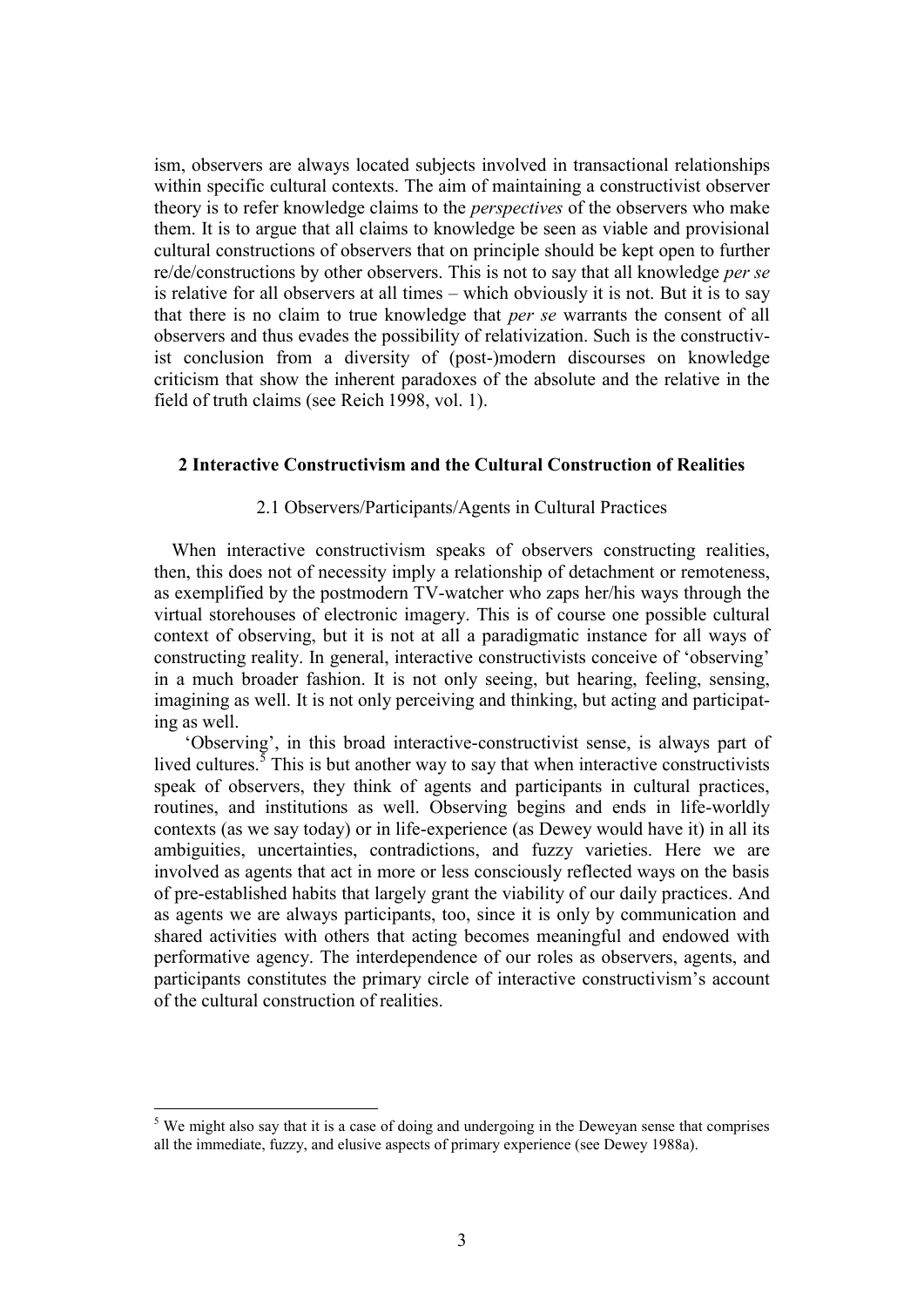#### 2.2 Self- and Distant-Observers

According to interactive constructivism, then, observers are always "situated within the context of interpretive communities:<sup>6</sup> they are subjects who from the outset participate in the discursive construction of realities on the basis of cultural pre-understandings and in interaction with other subjects." (Neubert/Reich 2000,  $50$ <sup>7</sup> Here it is helpful to further distinguish between self-observers and distantobservers.<sup>8</sup> As self-observers, we observe ourselves and others *from within* the practices and interpretive communities in which we directly participate. As distant-observers, we observe others in their practices and interpretive communities *from outside*, be it by temporal or spatial detachment or from the distance of reflection. However, this distinction should not be misunderstood as a separation. Transitions are fluid. As distant-observers we are always at the same time selfobservers within our own context of observation, while as self-observers we may at any moment try to imaginatively project ourselves into the position of a distantobserver who looks and reflects from outside.

The distinction between self- and distant-observer positions, interactive constructivism further suggests, is becoming more and more important for philosophical reflection in times of postmodernity. It is a marked trait of present day discourses that they have diversified to a degree that no one self-observer can overlook the varieties of approaches even in a limited field of discipline. In proclaiming the end of the "great projects" and "meta-narratives", postmodern criticisms of knowledge focus on how the pluralization of possible truth claims has rendered any single and comprehensive approach to knowledge questionable. Truth claims more and more seem to be stated by the ones only to be relativized by the others. "In the juxtaposition of approaches, plural knowledge gets relativized and deconstructed by itself, since discourses of knowledge have multiplied and differentiated to an extent that the *one* obligatory truth for all observers can only be seen as the fantasy of a long lost unity of science." (Ibid., 62) This situation suggests that a constant readiness to change perspectives between selfand distant-observer positions should be seen as a minimum requirement for postmodern knowledge.

#### 2.3 Observers in Discourses

Interactive constructivism favors a discourse theory that draws on modern as well as postmodern theoretical developments (see Reich 1998 vol. 2, Neu-

<sup>6</sup> I borrow this phrase from Stanley Fish (1998, 419). The German term is *Verständigungsgemeinschaften*. The literal translation would be "communities of understanding".

The translation of quotations from German texts is mine  $(S.N.)$ .

<sup>8</sup> The term "distant-observer" is not a wholly equivalent translation of the German *Fremdbeobachter*. However, I could not find a more satisfying expression in English. The German *fremd* properly means "alien" (or "strange"), but "alien-observer" would point toward the false direction, since it completely neglects the dialectical relationship of self and other implied in the German *selbst und fremd*. Simply to speak of the "other observer" would be misleading, too, because in most cases the *Fremdbeobachter* is not the other with whom we directly interact, but a third other who observes from a distance.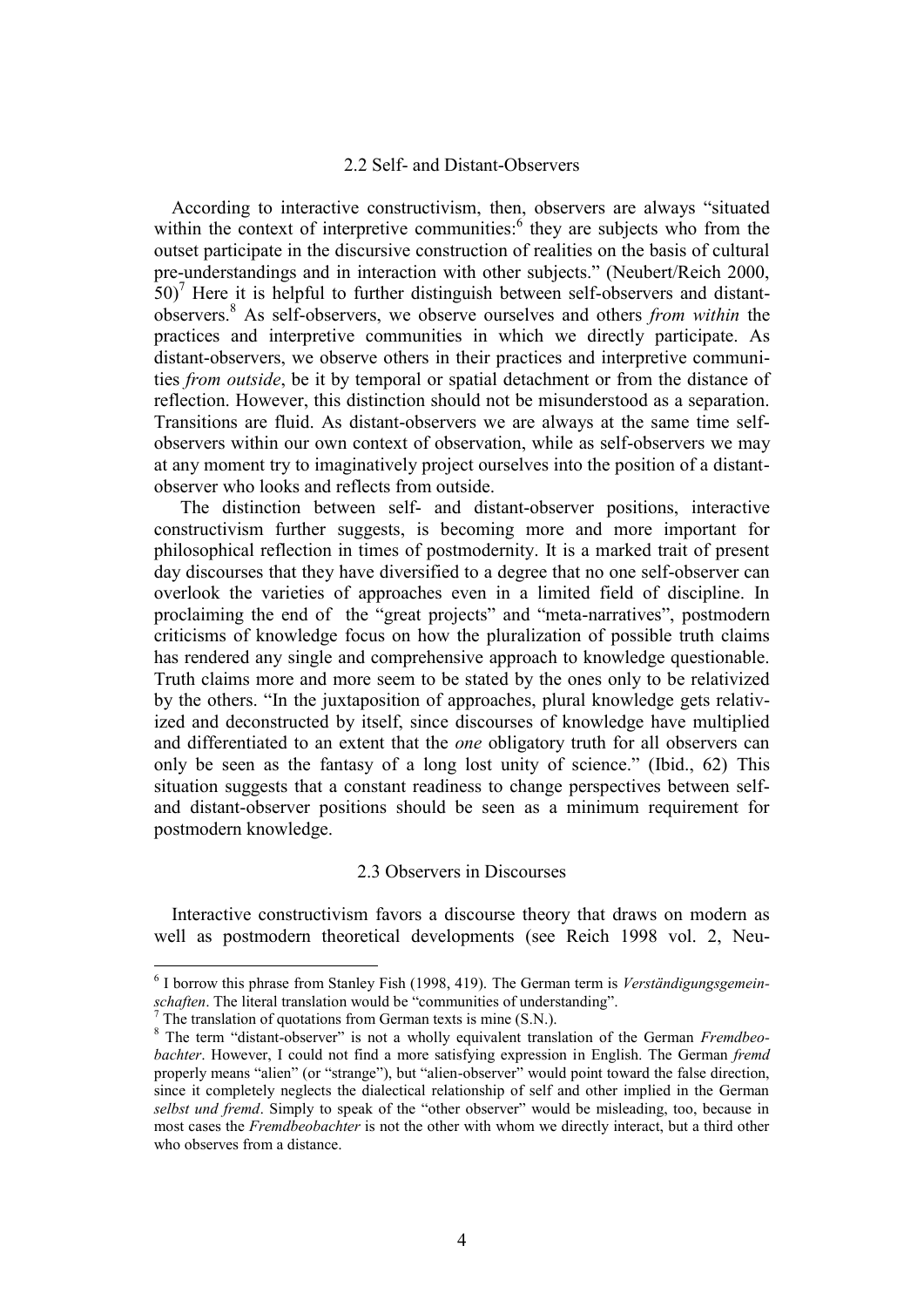bert/Reich 2000, 2002). This theory distinguishes and combines four perspectives that we suggest for contemporary analyses of discourses – namely, "power", "knowledge", "lived relationships", and "the unconscious". Although I cannot go into details, here, I wish to indicate some general traits relevant for constructivist theory of education.

According to interactive constructivism, discourses are never unambiguously accomplished, seamless totalities, but incomplete structures with open sutures that while being established are almost already in transition toward something else. This view of discourses, first, draws on the poststructuralist idea that discourses are largely characterized by "overdetermination" (see Hall 1997; Laclau/Mouffe 1991, 144ff.)<sup>9</sup>. That is to say that discourses are always multilayered formations of meaning that allow for diverse and even antagonistic articulations. It is the shifting and never wholly stabilized relationship between signifier and signified which makes condensations and displacements of meanings possible that lead to a potentially endless "game of differences". Hence any given articulation allows for possible re-articulations and de-articulations that are at the most but temporarily delayed.

Secondly, discourses always involve power relations. Power, however, should not be thought of as monolithic force, but as something largely disseminated throughout discourse. Following Foucault, power operates like a chain that goes through the individuals (see Foucault 1978). Accordingly, while there is no observer position within discourses that is beyond power, neither is there a position where the effects of power are total. Both arguments (overdetermination and power) stand in intimate connection. Taken together, they explain why the poststructuralist (and constructivist) proposition, that subjects are *constituted* in and by discourse, is by no means equivalent to saying that they are wholly *determined* by discourse. On the one hand, any concrete discursive formation implies a limited set of subject-positions that subjects may actively occupy as selfand distant-observers. These positions delimit their scope of possible observation and articulation. On the other hand, however, the overdetermined character of even dominant discourses involves that there is always the possibility of new articulations that partly elude hegemonic interpretations by displacement. Hence, while always being pervaded by power, no discourse can in the long run block the possibility of counter-strategies that subvert established hegemonies. It is precisely this discursive suspense of re/de/articulations that allows for subjective agency in discourses.

#### **3 Constructivism and Education**

Education, for interactive constructivism, is a cultural process of construction or "world-making" in the sense discussed above. As to the theory of education, the

<sup>&</sup>lt;sup>9</sup> The term 'over-determination' has been imported into (post)structuralist thought from Freudian psychoanalysis (in particular from the *Traumdeutung*). The theories of Lacan and Althusser have played an important role in this connection.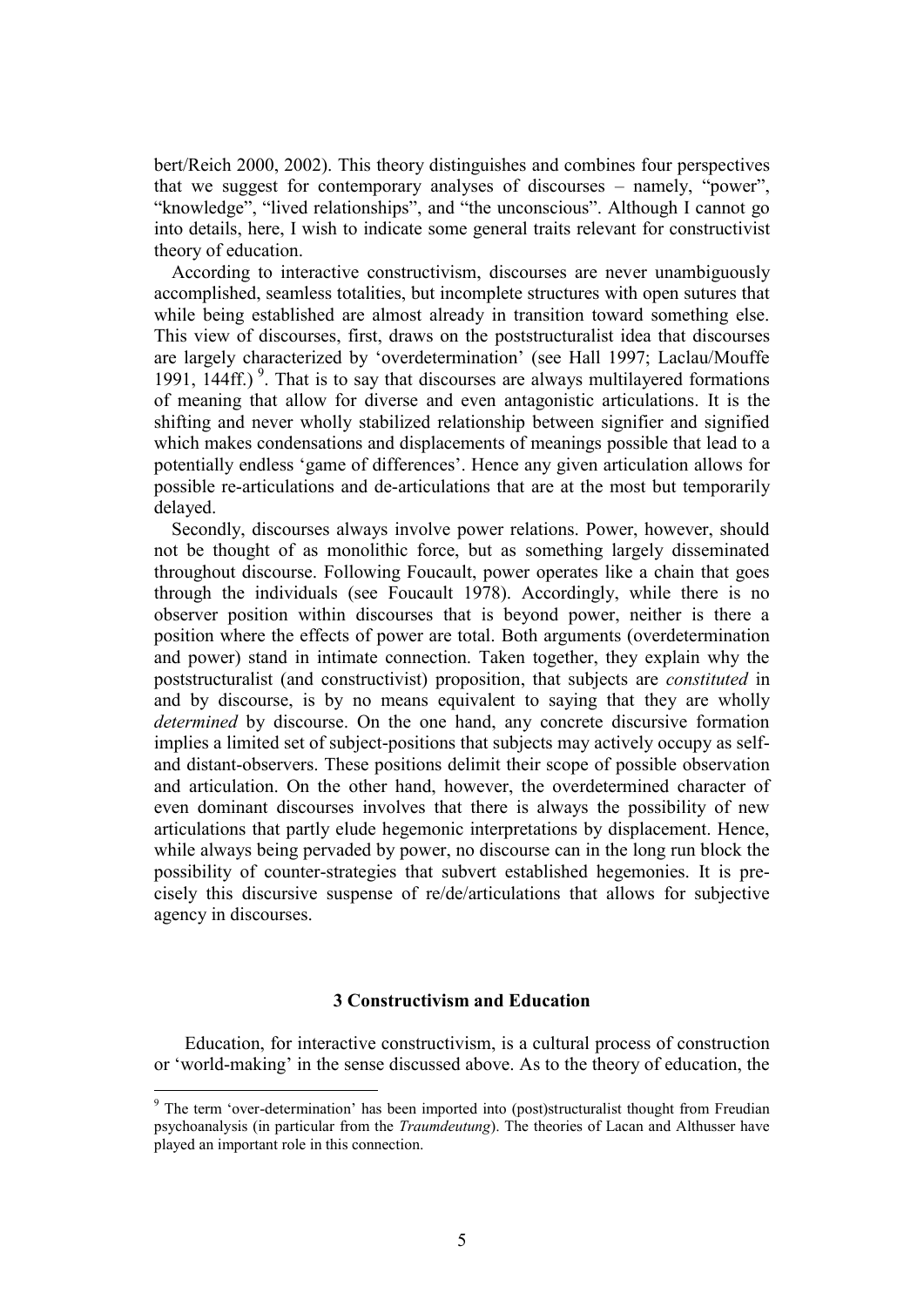general thesis of this paper is that constructivism broadens our understanding of education in postmodernity by highlighting the variety and contingency of viable versions of world-making that inform postmodern life-worlds and discourses. Constructivism more decidedly than many other approaches argues that education is a culturally constructed reality that always involves a diversity of observer perspectives as to its interpretation. This diversity constitutes a major challenge for theoretical reflection on the complex constructions that make up educational processes. Interactive constructivism, though, does not entail a self-defeating form of relativism or perspectivism. It offers a conceptual framework that claims to be a viable (but not ultimate) theoretical construction for both enlarging interpretations and delimiting arbitrariness.

## 3.1 Observers/Agents/Participants in Education

Interactive constructivism sees education as a reality co-constructed by observers/agents/participants in cultural practices, routines, and institutions. The focus here is on learning as a cooperative and constructive process engaged in and conducted first of all by the learners themselves. Like John Dewey, interactive constructivists argue that learning is a process that always begins in the middle of things. It is first of all a constructive activity of children, students, learners, and teachers as observers/agents/participants in their life-worlds or social lifeexperiences. Learning begins when learners use and expand their constructive agencies to solve problems and create meanings in the concrete situations they find themselves in. Accordingly, the role of the teacher in constructivist education changes to that of a facilitator or assistant to the learning processes of his/her students. This implies rather indirect forms of stimulating, informing, and coordinating in the context of, e.g., cooperative problem solving processes. Finding ways of "teaching with your mouth shut" (Finkel 2000) may oftentimes be more effective for constructivist teachers than direct attempts at pedagogical instruction. As John Dewey observed as early as 1915, "the function of the teacher must change from that of a cicerone and dictator to that of a watcher and helper. As teachers come to watch their individual pupils with a view to allowing each one the fullest development of his thinking and reasoning powers, (...) the role of the child necessarily changes too. It becomes active instead of passive, the child becomes the questioner and experimenter." (Dewey 1985, 318)

For interactive constructivism, as for Dewey (see Campbell 1998), the questioning and experimenting of the individual learner is always informed by the interpretive communities to which s/he belongs. It is rooted in shared cultural preunderstandings. In constructivist terms, this implies that the learning experiments as well as the constructed solutions that individual learners attain are expressions of cultural viability. Cultural viability means that these experiments and solutions 'fit' and make sense within the frame of a given interpretive community. It does not deny that other learners in other interpretive communities may come to quite different learning experiences and construct different solutions and interpretations. Thus the constructivist concept of cultural viability explicitly stresses an important presupposition of constructivist education: that in our (post)modern and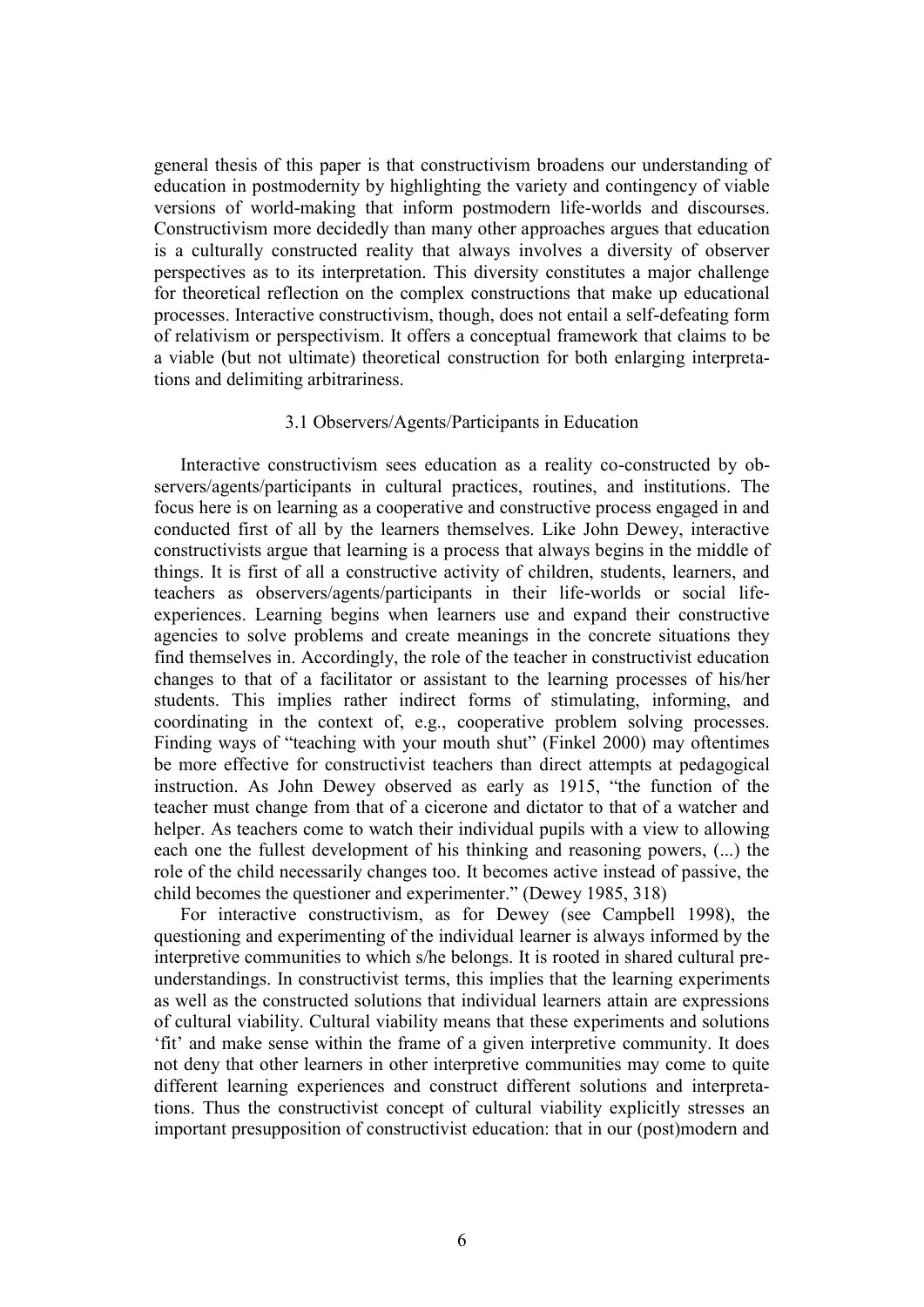multicultural world learning takes place in a variety of cultural contexts and that it is not advisable for educators to privilege in advance one cultural perspective over all others.

This radical commitment to pluralism is constitutive for a constructivist ethics in education. It is part of an equally radical commitment to democracy that interactive constructivism, again, shares with Dewey (see Neubert/Reich 2006). Constructivist education is education for an open and pluralistic universe, based on the "democratic faith in human equality [that] is belief that every human being, independent of the quantity or range of his personal endowment, has the right to equal opportunity with every other person for development of whatever gifts he has.  $(...)$  To cooperate by giving differences a chance to show themselves because of the belief that the expression of difference is not only a right of the other persons but is a means of enriching one"s own life-experience, is inherent in the democratic personal way of life." (Dewey 1991, 226-228) The continuing relevance of Dewey"s philosophy for a contemporary education for democracy can hardly be overestimated (see also Campbell 1992, Eldridge 1998, Garrison 1998).<sup>10</sup>

#### 3.2 Communication and lived relationships

Theories of communication are of particular importance for constructivist education. Among other things, approaches and methods that stem from systemic (family) therapy and supervision have had an influence on ways of rethinking pedagogical communication (see Reich 2005; Schlippe/Schweitzer 1998). In this connection, the distinction between *contents* and *relationships* in communicative processes has been particularly important. One crucial thesis is that the level of relationships has a stronger influence on the level of contents than *vice versa*. Some authors use the so-called "iceberg metaphor" as an illustration, according to which the level of contents relates to the level of relationships like the one tenth of the iceberg above the surface relates to the nine tenth below.

For interactive constructivism, theories of lived relationships (*Beziehungswirklichkeiten*) are an integral part of constructivist perspectives on pedagogical communications. The emphasis on relationships in learning and education constitutes an important challenge for educational practice and research today (see Neubert/Reich/Voß 2001). Much too often in the past have educational theories and practices been focused mainly on the level of contents – the symbolic orders and arrangements of learning – while being much too oblivious to the level of relationships. As communication theory shows, however, learning always takes

 $10$  This general recognition is not at all diminished by the fact that some commentators today believe – justly, to my mind – that it is possible and appropriate to critically review Dewey"s sometimes rather holistic vision of democracy – e.g., in the 'Search for the Great Community' (see Dewey 1988b, 325-350) – and to complement it through more recent approaches that put a different and partly more critical emphasis on questions of power relations, dissent, antagonisms, and hegemonic struggles (see Neubert 2002; Laclau 1990, Mouffe 1996, Fraser 1994, 1998; for a pragmatist feminist criticism see also Seigfried 2002).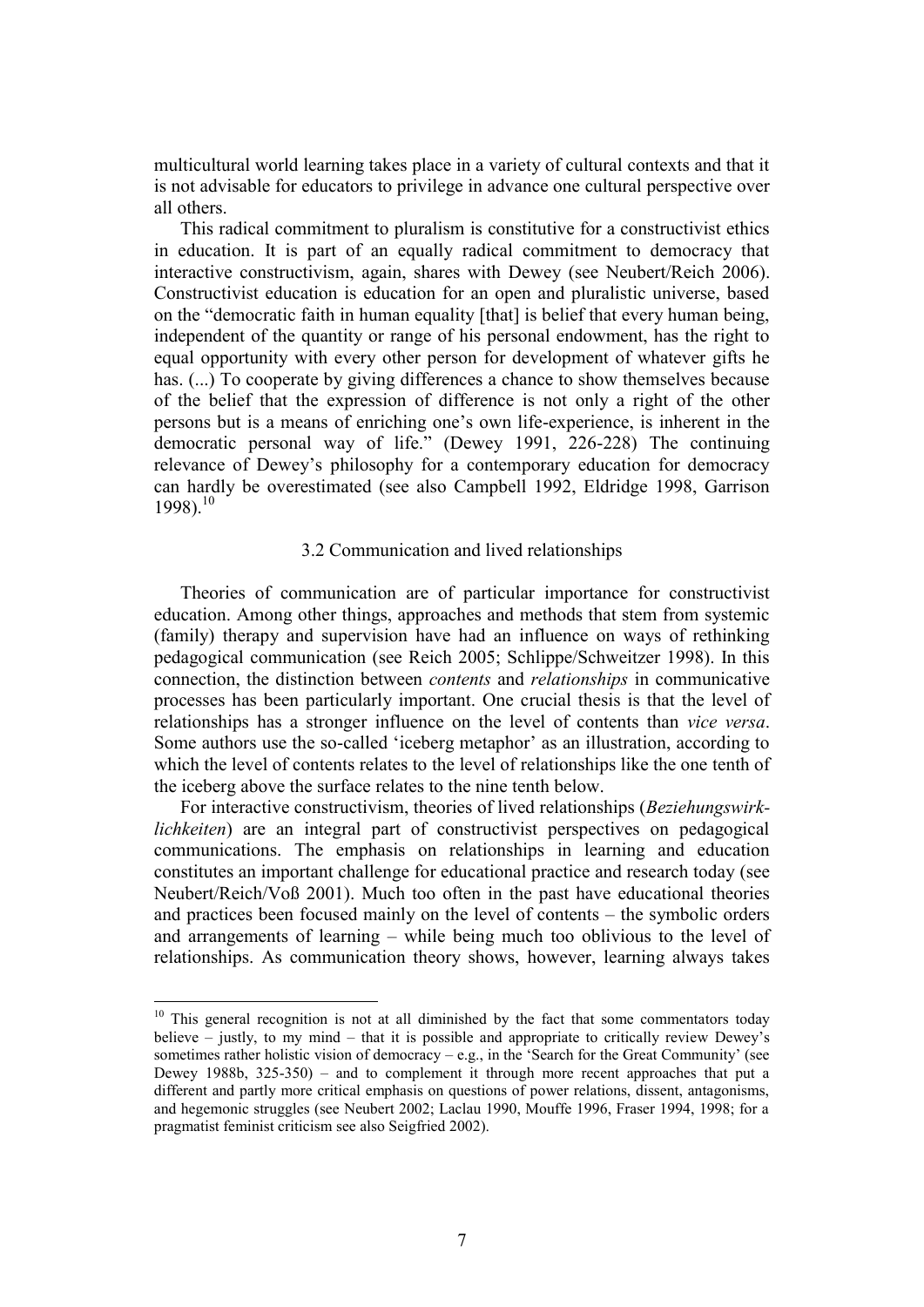place in the context of lived relationships. It is crucial for constructivist educators to understand that they do not only construct – together with their students – the symbolic orders of learning, but also the pedagogical relationships in which learning takes place (or does not). Constructivists think that it is an important precondition for constructive and effective learning processes that educators develop and cultivate a sense for the art of creating pedagogical relationships that allow for mutual respect and appreciation for the otherness of the other and that provide an atmosphere of mutual self-esteem, openness, self-determination, and responsibility for both teachers and students (see Reich 2005, 51-70). To prepare teachers for this difficult yet crucial task requires, among other things, to introduce new ways and methods of self-experience, self-perception and self-reflection as an integral part of teacher education classes. $^{11}$ 

## 3.3 Symbolic resources, imaginative desire, and real events

Without going too much into details here, I wish to introduce three further constructivist perspectives that may help to deepen our understanding of educational communications and the distinction between contents and lived relationships. The registers of the *symbolic*, the *imaginative*, and the *real*<sup>12</sup> are useful for developing a theory of communication that pays attention to the broader cultural contexts and conditions of pedagogical communications (see Reich 2002, Ch. 4). As we will see, these three perspectives are highly interrelated. They can never be separated from each other. However, their distinction can be very fruitful for educational theory.

*a) Symbolic representations.* Partly influenced by poststructuralist theories about language, signs, and discourses, many recent approaches to cultural theory conceptualize culture by focusing on symbolic representations and signifying practices (see e.g., Hall 1997; see also Auernheimer 2003, 73-77). They analyze and theoretically re/deconstruct what may be called the symbolic orders of lived cultures. Similarly, for interactive constructivism, culture, in the first place, consists of discursive fields of symbolic practices where meanings are construed, articulated, and communicated between partakers. The production of cultural realities is insofar a matter of viable symbolic constructions within discursive fields (see Neubert 2002). To be sure, the questions of cultural viability can be interpreted quite differently by different observers-participants-agents. To an increasing extent this seems to be the case in postmodern pluralist societies (see Bauman 1999) where a common denominator for partaking in culture is largely out of sight. Remaining claims to universal validity of cultural norms and standards are increasingly being overlaid by a diversity of heterogeneous and partly even contradictory claims to viability. However, there must at least be a minimum

 $11$  For interactive constructivist views on learning, teaching, and teacher-student-relationships see Reich (2006).

 $12$  The three registers are common in (post-)modern French philosophy, especially in those (post)structuralist approaches that draw on the work of Jacques Lacan. Interactive constructivism has transformed these theoretical perspectives in a decidedly constructivist way that e.g., rejects the ontological implications of Lacanian psychoanalysis (see Reich 1998, vol. 1).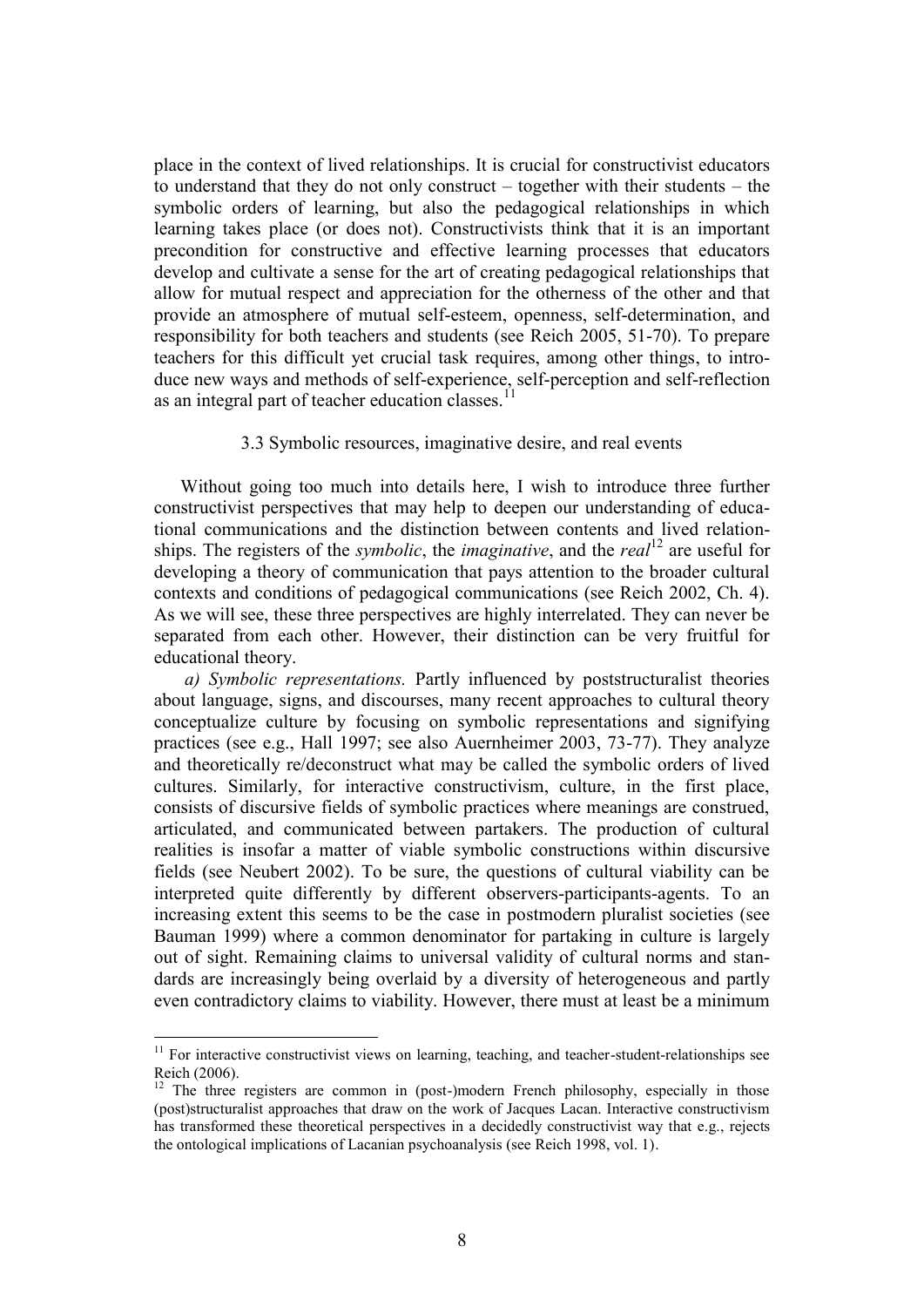of symbolic meanings and resources common to the members of a cultural group or interpretive community if they are to be able to conduct and partake in discourses at all. Insofar I agree to Georg Auernheimer"s definition that "the culture of a society or social group (...) consists in their repertoire of symbolic meanings, i.e. their repertoire of means of communication and representation. The symbolic usage of things in everyday-life is certainly part of cultural practice, too." (Auernheimer 1996, 110)

In this connection the poststructuralist concept of "over-determination" (already mentioned above) plays an important role. It is claimed that the pragmatic usage of symbolic meanings and representations in cultural practices, routines, and institutions is on principle characterized by ambiguity and an "excess of meaning". For example, the following passage from an introductory text by Stuart Hall gives an illustration of what symbolic over-determination implies for the use of meanings in language: "(...) if meaning changes, historically, and is never finally fixed, then it follows that "taking the meaning" must involve an active process of interpretation. (...) Consequently, there is a necessary and inevitable imprecision about language. The meaning we take, as viewers, readers or audiences, is never exactly the meaning which has been given by the speaker or writer or by other viewers. And since, in order to say something meaningful, we have to 'enter language', where all sorts of older meanings which pre-date us, are already stored from previous eras, we can never cleanse language completely, screening out all the other, hidden meanings which might modify or distort what we want to say." (Hall 1997, 32-33)

*b) Imaginative desire.* Secondly, interactive constructivism suggests that the analysis of lived cultures be extended by taking into consideration the role of imagination in culture. As expressions of imaginative desire, cultural representations involve processes of semantic displacement and condensation (see Reich 1998, vol. 2) that underlie the very dynamics of symbolic over-determination. "Home, for example, is more than just a place symbolically named and objectified. It is a feeling, a desire, maybe a longing that expresses a vision. Disgust with certain food is more than just a symbolically stated attitude. It is an imaginary process charged with emotion and desire." (Neubert/Reich 2001, 7) According to interactive constructivism, furthermore, these imaginative constructions cannot be separated from contexts of social interaction. That is to say, imaginative desire is always involved in mutual mirror experiences between self and others (see Neubert/Reich 2006, Reich 2005). Partly taking place in unconscious ways, these mirrorings express a desire for the desire of the other that cannot be fully resolved by symbolic forms of recognition and understanding. Thus the imaginative appears as an internal limit of symbolic communication. With regard to imaginative desire, there is always something left. Although the partakers in communicative interactions may often aspire and imagine that they can directly reach each other"s imagination through ways of the symbolic, the two registers never completely coincide. This is because imaginative mirror experiences largely take place on a far more immediate and subliminal level than symbolic articulation and direct linguistic exchange. Here an unexpected gesture or a peculiar tone may sometimes 'say' more than a thousand words. A look that 'kills' can silence a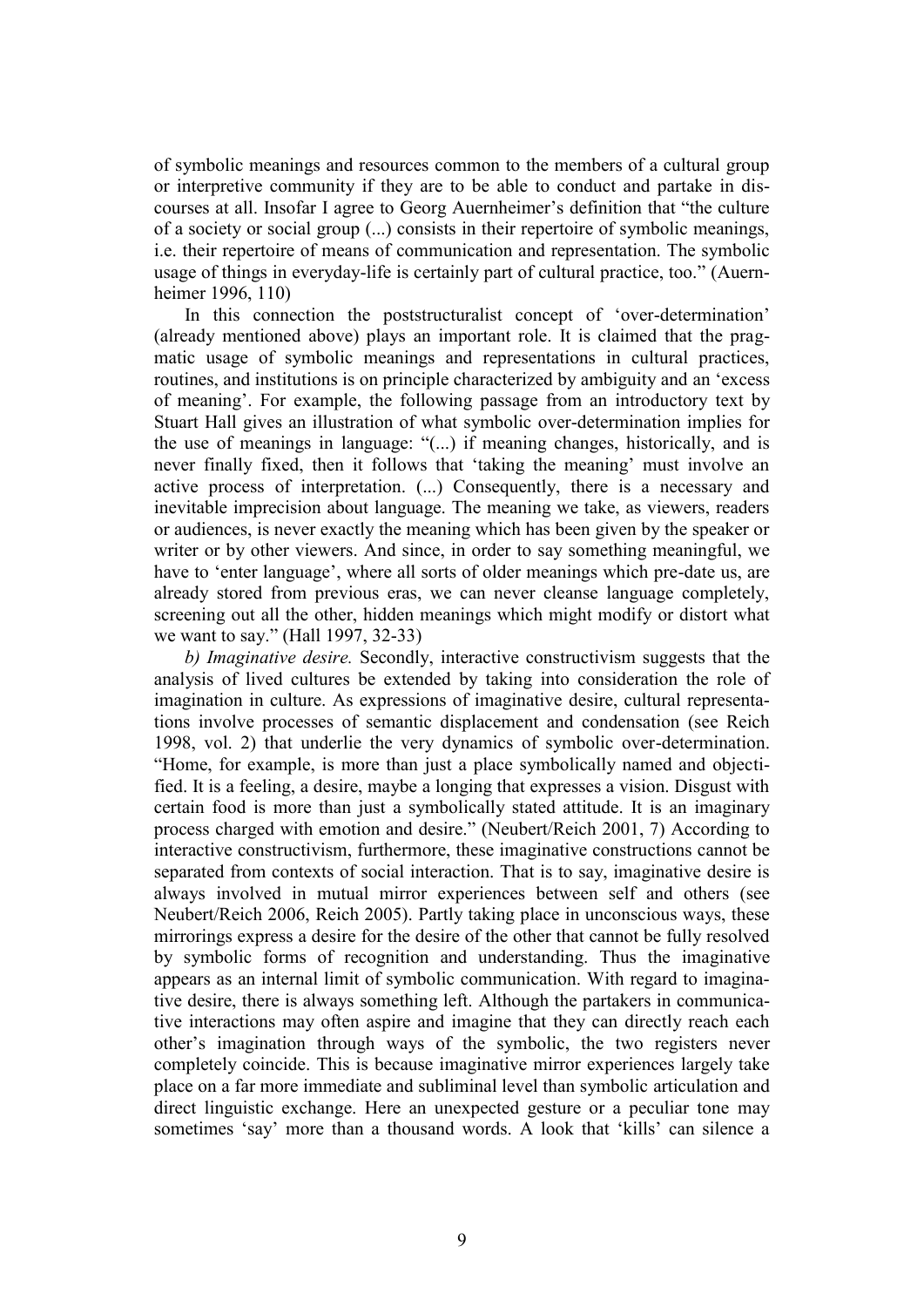conversation as easily as a friendly and encouraging gesture may move somebody to talk about things s/he would not have dared otherwise.

Interactive constructivism, in other words, holds a theory of lived relationships that pays attention to the imaginative fuzziness and indeterminacy of relations. This indeterminacy is seen as an impulsion for, as well as a limit of symbolic communication. In this sense, imaginative mirror experiences constitute a level of communication that renders all forms of symbolic understanding incomplete. Interactive constructivism also employs the Lacanian term "language barrier" (*Sprachmauer*) to designate this limit.

*c) Fissures and gaps of the real.* Thirdly, our imaginative and symbolic constructions of reality can never be completely draughtproofed against experiences which interactive constructivism calls *the intrusions of the real*. In this view, "the real (as an event) has to be distinguished from reality (as constructed). The real enters experience as a tear or discontinuity, a lack of sense and meaning. We use the term 'real' to denote the contingency of the not yet symbolically registered or imaginatively expected lurking behind any construction of reality." (Neubert/Reich 2001, 8) Taking us by surprise and entering our experience and perception unexpectedly, real events time and again mark the boundaries of our symbolic and imaginative search for meaning and identity. "These events do not "fit". They are the real in its obstinate eventfulness that cannot be easily integrated and transformed into elements of a culturally viable understanding. They astonish us: there is something that could not be foreseen, something alien, strange, incomprehensible. They move us to change our symbolic thinking or imaginary horizon." (Ibid.)

The fissures and gaps of the real represent important limiting conditions of any cultural construction of reality. However, interactive constructivists reject any attempt to devise an ontology of the real. They speak of the real strictly in the sense of a void signifier that denotes a limit of our constructive capacities as observers. For interactive constructivism, there is no overall perspective, no best or final observer as to the real. That is to say, we cannot know what the real *really is* without incorporating and assimilating it into our symbolic and imaginative constructions of reality. The intrusions of the real that we encounter in our lives expose the *inherent* gaps and fissures in the texture of our realities. Insofar they are as much expressions of our cultural resources as are our constructions of reality. What can (and cannot) enter our experience and observation as a real event may therefore differ quite considerably from culture to culture, from person to person, and even from situation to situation.

In other words, "the real" is but a construct that we devise in order to remind us that there is a world independent of our constructions, a world that is never totally absorbed by our observer perspectives, however sophisticated and refined these may be. Our relative openness to the real is a question of our being sensitive and vulnerable to the world in which we live. The intrusions of the real are often described as events of confusing, dumbfounding, perplexing loss, lack, or failure, like witnessing the unexpected death of someone we love or feeling a sudden pain in our body without having any explanation. What these examples highlight is the dramatic extent to which real events may take us unawares and render us speech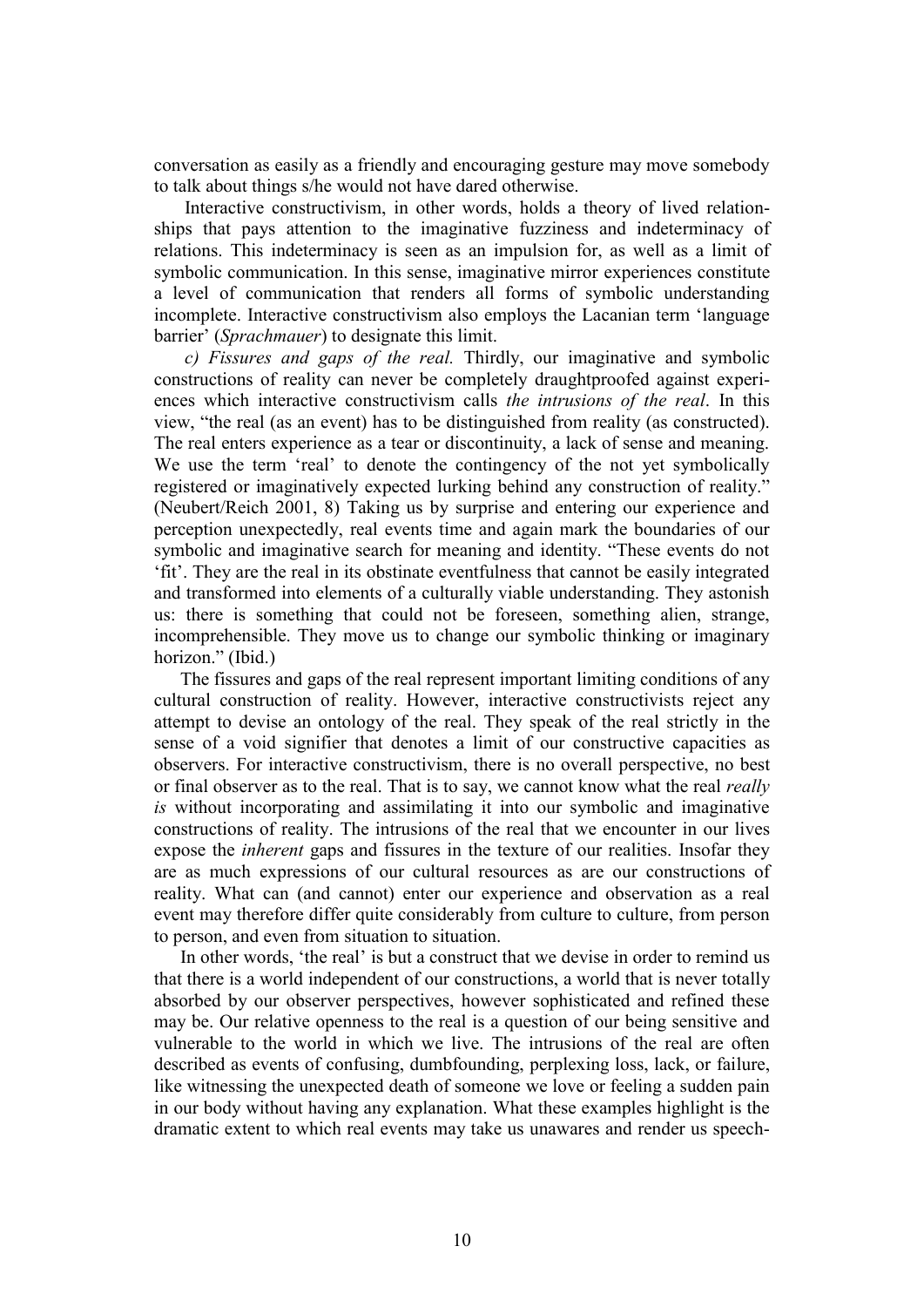less. But the beauty of a landscape that seizes the spectator or the sublime feeling that captures one in the presence of a work of art are quite as much examples of our being open to the real in our lives*.*

The constructivist understanding of communication as involving the mutually interpenetrating, yet distinguishable levels of the symbolic, the imaginative, and the real has a number of important implications for a constructivist theory of education. I can only indicate some of these implications here and try to give a gross overview.<sup>13</sup>

*a) Development and constructive appropriation of symbolic realities.* As to the level of symbolic representations, constructivist educators should be attentive to the richness, diversity, and ambiguity of symbolic meanings in postmodern multiculture. They should strive to give their students as broad and manifold an access to the symbolic resources of their life-worlds as possible. They should see learning as a cultural process of negotiation where symbolic resources are appropriated through constructive interpretations and applications by the learners themselves. And they should be responsive to the ambiguities, changes, and hegemonic effects of meanings in culture. The symbolic construction of realities never starts out of nothing, but presupposes a complex and in part even contradictory body of passed on meanings and hegemonic interpretations implied in the symbolic orders of language and culture. Constructivist educators should be ready to take into account the power effects that inhere in the very symbolic systems of representation they and their learners are working with (see Popkewitz//Franklin/Pereyra 2001). This means that constructivist education implies the work of construction as well as criticism. To quote again from Dewey: "There is no one among us who is not called upon to face honestly and courageously the equipment of beliefs, religious, political, artistic, economic, that has come to him in all sorts of indirect and uncriticized ways, and to inquire how much of it is validated and verified in present need, opportunity, and application. Each one finds when he makes this search that much is idle lumber and much is an oppressive burden. Yet we give storeroom to the lumber and we assume the restriction of carrying the burden." (Dewey 1988c, 142)

*b) Development and cultivation of imaginative realities.* Learning does not only take place by way of a critical-constructive access to the symbolic orders and resources of a culture. It is a process of imagination, too. Constructivist educators must develop a sense for the construction and cultivation of the imaginative realities of their students and learners. They must try to reach and win the imaginative desire of others as a motivating resource for the project of co-constructing ways of learning. This is not at all an easy task for educators, and there are no ready-made precepts or symbolic rules that one can follow with secure success. This is because students, learners, and teachers are beings whose particular imaginative desires do not always 'fit' into the prefabricated pedagogical expectations and symbolic schemes. From the view of interactive constructivism, we can, however, identify at least some crucial preconditions – necessary, but not suffi-

 $13$  For a more detailed discussion see Reich (2005, Ch. 4).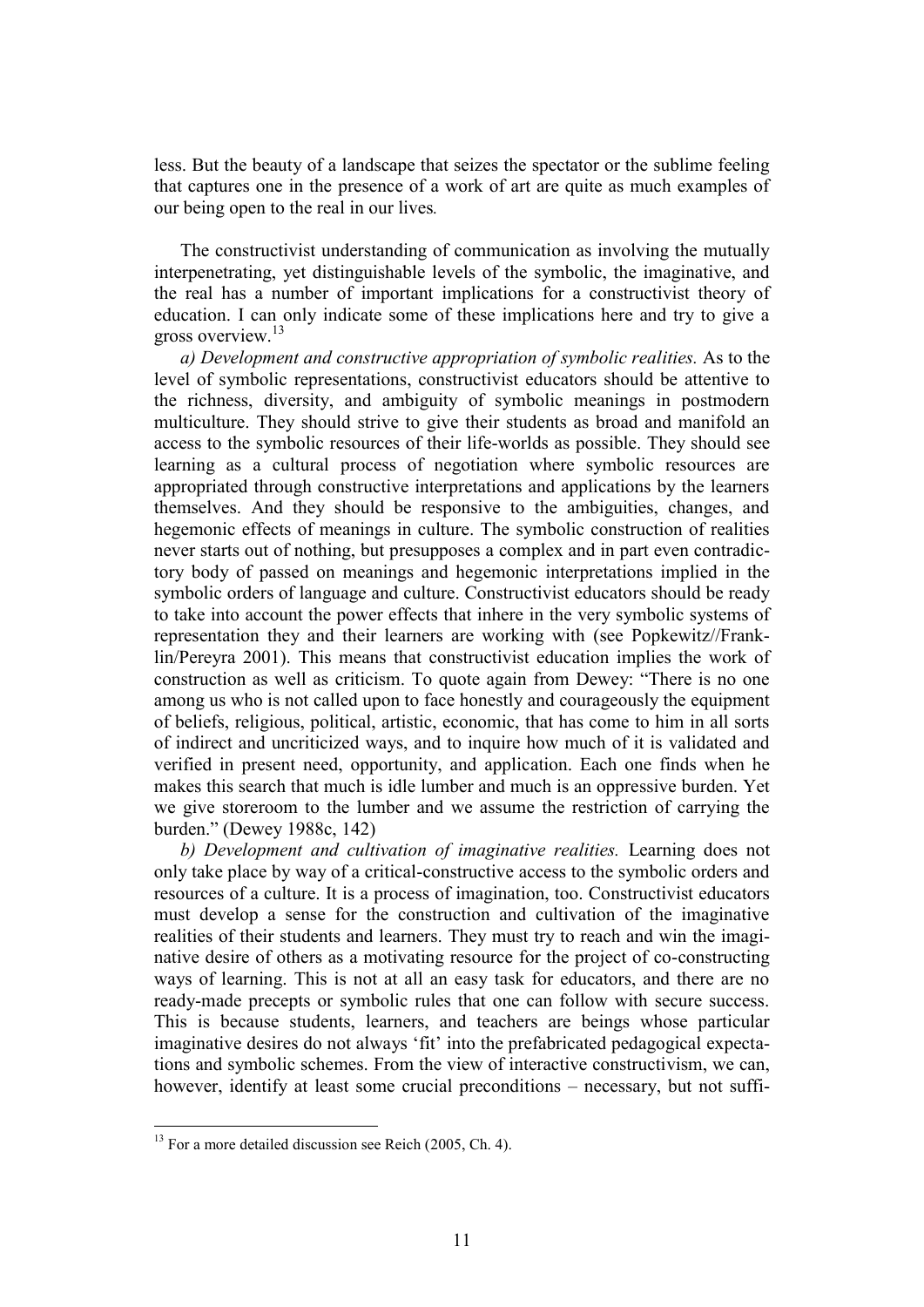cient conditions – to be fulfilled if constructivist educators are to engage successfully in education as an imaginative encounter.<sup>14</sup> Among these are e.g., the following:

(1) First, constructivist educators must develop and cultivate their own imaginative desire for shared learning processes in order to be able to communicate their pedagogic intentions authentically to others and move them to genuine and constructive participations of their own.

(2) Second, they must cultivate a true respect and esteem for the otherness of the other"s imaginative desires and be ready to accept and appreciate this otherness even when symbolical understanding fails or falls short.

(3) Third, and as a consequence, they must be willing to have their students and learners take them by surprise by way of *their* imaginative constructions of reality. That is to say, they must cultivate a sense for the freshness and originality of imaginative encounters that comes to light only where the uniqueness of the imaginative other is given space.

(4) Fourth, they must be able to reflect on the complexity and indeterminacy of imaginative mirror experiences in the sense described above. They must be willing to recognize the limits of symbolic communication and the implications of the "language barrier" for their own limited perceptions and interpretations of educational situations. This recognition may in turn relieve them of the all too commonly felt obligation that educators must completely and accurately understand everything and everyone if they are to do their job well. Exaggerated expectations as to our possibilities of symbolic understanding may even be seen as a frequent source of burn-out experiences in pedagogical vocations. They involve a widespread pedagogical fallacy with sometimes harmful practical consequences.

*c) Sensibility to real events and the limits of reality constructions.* Learning through interactively co-constructing symbolic and imaginative realities always occurs on the fringes of the real. To keep learning we have to be vulnerable to the world in which we live in the sense that we actively recognize that none of our reality constructions – comprehensive and elaborated as they may be – is ever exhaustive as to the possibilities of future real events. Constructivist educators therefore must cultivate a sense of openness and curiosity as to what might surprise themselves and their students in the cooperative learning processes they are engaged in. This openness refers to the levels of both contents and relationships. If we concede that there is no best and final observer perspective as to *what* we should learn and *how* we should learn together, we ultimately have to keep experimenting with the contents and relationships of learning. This is not to depreciate the value of established educational theories, practices, and institutions that make up and sustain the educational realities of a given time and place. Their relative worth as viable resources for the solution of educational problems has to be evaluated time and again in the context of changing societal and educational conditions. But it is to claim that no matter how positively we assess their

<sup>&</sup>lt;sup>14</sup> Human relationships as imaginative encounters always have their unconscious phases that delimit intentional direction and control (see Reich 1998, vol. 2, Neubert/Reich 2000). However, the possibilities of consciously reflecting on the imaginative aspects of pedagogical relationships are of crucial importance for constructivist educators.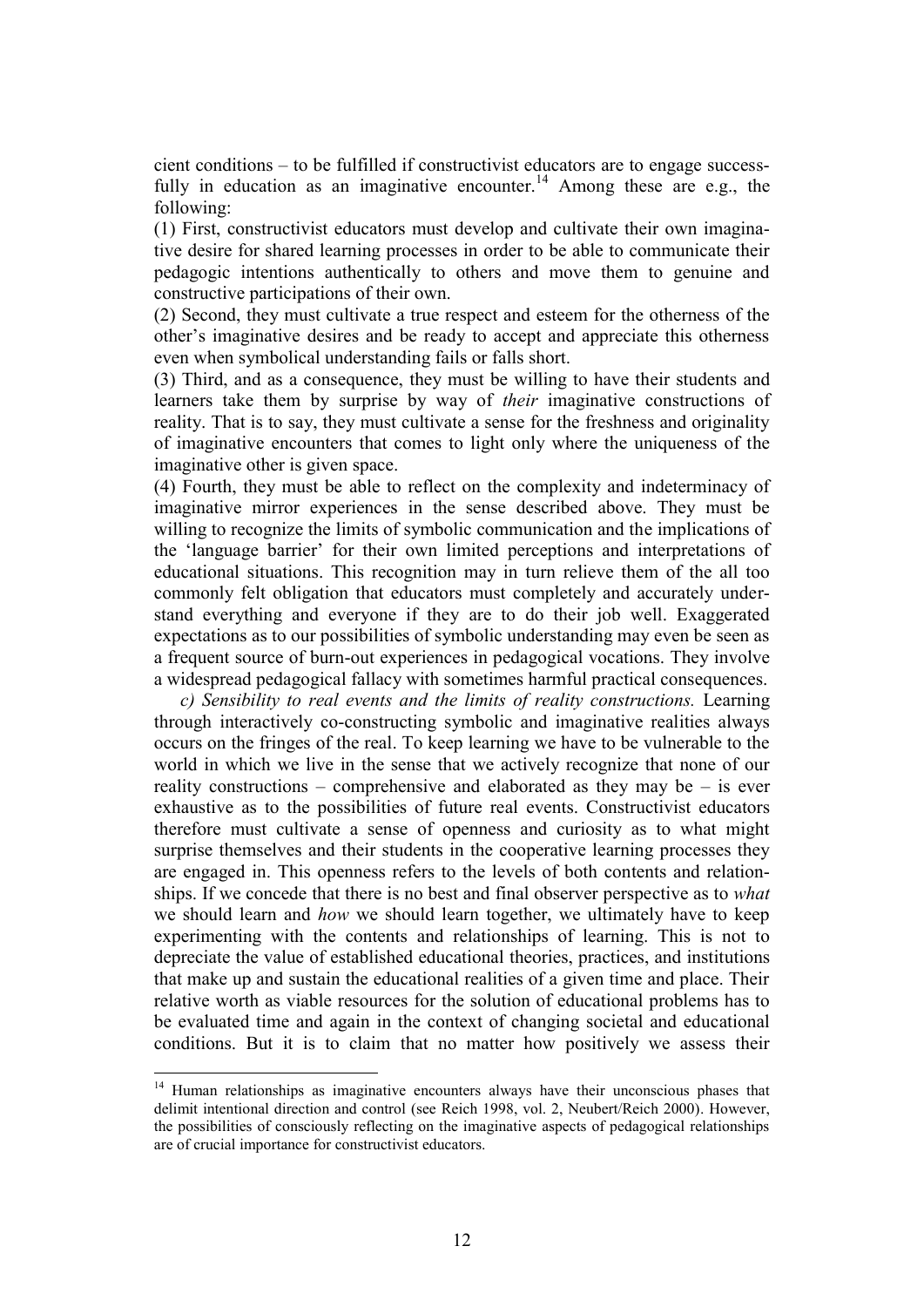viability, these theories, practices, and institutions are always limited reality constructions that cannot ever exhaust our possibilities to learn from real events. Constructivist educators should be ready to have their own theoretical certainties, practical routines, and institutional arrangements be challenged by the real experiences they make in the concrete pedagogical interactions with their students. And they should be eager to allow their students to have their own real experiences within and beyond the framework of theoretical, practical, and institutional expectations that make up the cultural setting of the actual educational situation. This relative openness to the real in our world suggests that constructivist education be seen as a continual process of conceptual, practical, and institutional re/de/constructions on the part of both teachers and learners.

### 3.4 The educational cycle of constructions-reconstructions-deconstructions

It may be helpful at this point to spell out in some more details the three perspectives of construction, reconstruction, and deconstruction that have already repeatedly been used above.<sup>15</sup> Before doing so, I wish to emphasize that, from the view of interactive constructivism, the three perspectives actually indicate three different, yet highly interrelated phases of the critical-constructive cycle of education. That is to say, they do not only refer to each other, but each perspective presupposes the others in every comprehensive educational experience. Although the emphasis may at one point be more on the construction side and at another point more on the reconstruction or deconstruction side, it is always the complex interplay between all three phases that we must keep in mind when talking about constructivist education.

*a) Education as construction work.* Education as construction work is, of course, the most preeminent perspective for constructivists. They stress and support the possibilities of learners to attain their own constructions of reality in active and self-determined learning experiences. Constructivists think that we, as humans, are the inventors of our own realities. This emphasis on the constructive potentials of learners has its subjectivist implications in that each individual constructs her/his symbolic and imaginative reality in a somewhat unique and personal way that can never be completely and exhaustively commensurated with the realities of others. For interactive constructivism, though, the recognition of these subjectivist aspects must be qualified by the assumption mentioned above that every observer (as constructor of her/his reality) is at the same time an agent within a cultural context and a participant in an interpretive community. Thus learning is not only a subjective endeavor, but a discursive process as well. As an activity, it involves interaction; as a construction, it relies on co-constructions within a community of learners; as a self-determined process, it presupposes communication and coordination with others in a social environment. Such interaction, co-construction, communication, and coordination would of course be impossible if each individual had to invent her/his reality completely on her/his own. Fortunately, they do not have to (and fortunately for constructivists, they do

 $15$  For a detailed discussion see Reich (2002, Ch. 5).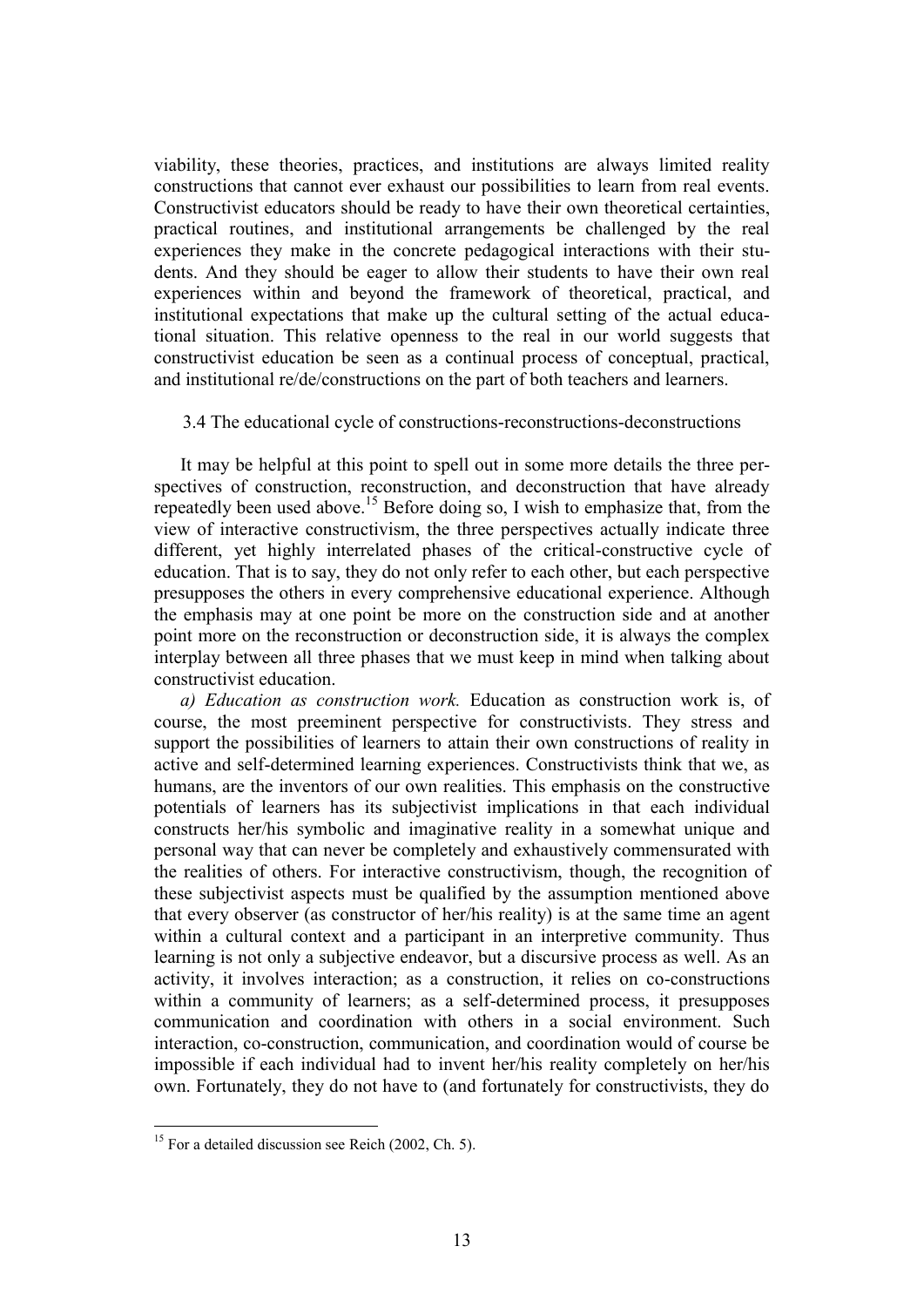not hold such a solipsistic position). Education as a constructive process always implies the reconstructive use of cultural resources that precede individual disposal and invention. They represent the indispensable means of each individual"s constructions of reality.

*b) Education as reconstruction work.* Before commenting on education as reconstruction work, I first have to explain that in the Cologne program of interactive constructivism, we use the German word *Rekonstruktion* in a somewhat more specific and restricted sense than 'reconstruction' is commonly understood in English. *Rekonstruktion* in this more specific and limited sense refers first of all to the *re*-production of previously established constructions. This may be an act of discovery or re-invention that is itself highly constructive in nature. However, the emphasis in *Rekonstruktion* is more on the aspect of reiteration than on the aspect of renewal. Such reiteration may be consciously undertaken or not, and it may of course imply some degree of renewal since the *re*constructed is always something that is constructed anew in a somewhat different context and situation  $-$  e.g., the child who constructively learns and understands some mathematical formula already well known to others but uniquely new to the child in his/her present experience. But the point here is that in "education as reconstruction work" learners come to discover the abundant richness and wide variety of reality constructions that have already been accomplished by others. These reality constructions are now available as symbolic resources of the lived cultures that the learners inhabit. It is through the reconstructive discovery of cultural resources, values, goods, vocabularies, languages, and the various techniques and products of the arts of living (including scientific principles, explanations, and theories) that learners come to appropriate the symbolic resources they need to become responsible selves and to attain criticalconstructive competencies in dealing with the social and cultural environments they live in. This in turn is a prerequisite for effectively partaking in the symbolic representations and discourses of a society – including participation in fields like politics, science, arts, economics, and consumption.

The importance of this reconstructive side of learning processes – in the specific sense of "reconstruction" indicated above – should certainly not be underestimated. It plays a crucial role with regard to both the contents and relationships of learning in every human society. However, constructivists more decidedly than many other educational theories claim that education should never be reproductive appropriation of cultural resources *for its own sake*. That is to say, they particularly emphasize the possibilities of *construction through reconstruction*. They suggest that the necessarily reproductive elements of learning should – as far as possible – be used as part of and means for the self-determined and active learning experiences of students. Cultural reconstructions are not seen as finalities, but become the starting-points for the students" own constructions. Given the diversity and heterogeneity of discourses and symbolic representations in postmodernity, education as reconstruction work must be highly selective, anyway. Constructivists claim that already the selection of subject-matter for reconstructive learning is a task not only of administrators and curriculum experts, but primarily of those actively involved in concrete learning situations –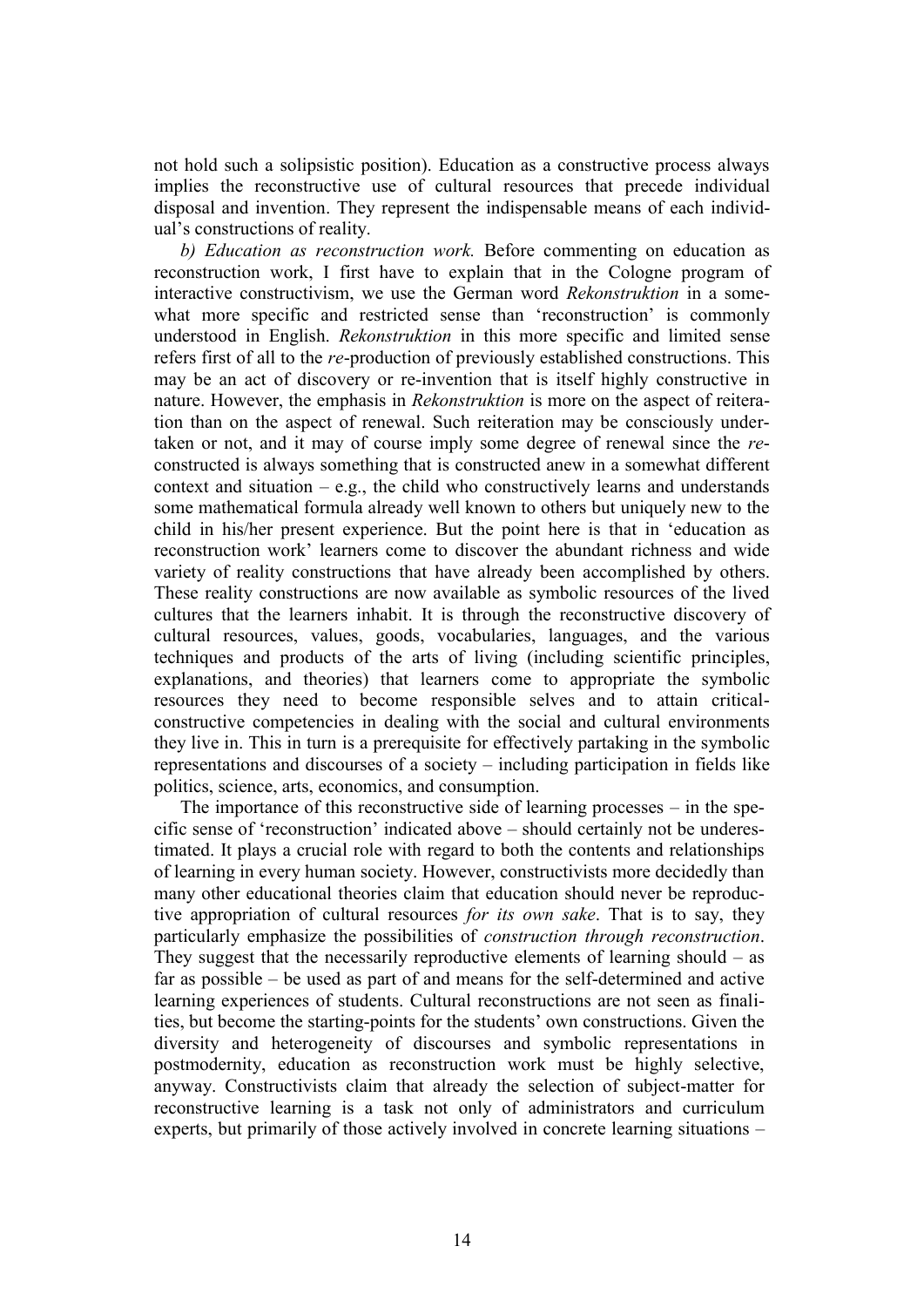i.e. the teachers and students themselves. Constructivist educators must, first of all, take account of the different viabilities of their learners – their specific educational situations, interests, needs, and requirements. Secondly, they need to select and develop the reconstructive materials most appropriate for coconstructive learning processes with as high a degree as possible of active participation in the processes of selection and development on the part of their learners.

*c) Education as deconstruction work.* As an additional perspective besides constructions and reconstructions, "education as deconstruction work" reminds us that, in an open and pluralist universe, our so far achieved cultural re/constructions of reality are always incomplete "versions of world-making" that of necessity exclude other possible perspectives and interpretations. The deconstructivist – sometimes ironically – suggests that just when we think we have understood something properly and thoroughly, it might be helpful to look at things from a different and hitherto neglected viewpoint. Such deconstructions make the familiar look strange, if only for a moment. They disturb the certainty of our taken-for-granted beliefs, understandings, and prejudices. Constructivists think that at times such disturbances or "perturbations" (*Verstörungen*) are a precondition for the release of new constructive potentials and reconstructive interests on the part of both learners and teachers. Deconstruction in this sense is never an end in itself; it is no "-ism". Rather, it constitutes a moment of "strangification' (Wallner)<sup>16</sup> that serves as a means for enlarging and liberating the scope of our possible reality constructions.

Constructivist educators should try to cultivate a genuine appreciation not only of the constructive capacities of their learners, but also of their deconstructive ideas and articulations. Again, this applies to both the contents and relationships of learning. Deconstruction oftentimes begins with asking supposedly "silly" questions. It is very easy to overhear its inchoate articulations or simply dismiss them as irrelevant or annoying. Indeed, the deconstructivist is often a troublemaker in that s/he questions and disturbs beliefs that seem obvious to everybody else. S/he prevents us from being satisfied with an achieved solution; s/he makes things more complicated; s/he insists on unconsidered and apparently irrelevant implications that no one knows where they will lead to. But in hindsight we often find that successful new constructions (both in our individual and collective lives) were first prompted by tentative deconstructions of habitual and customary perspectives that held us captives until some unexpected move opened a new horizon of observation and interpretation. Education as deconstruction work reveals and partly unmasks such captivities implied in our symbolic constructions of reality.

<sup>&</sup>lt;sup>16</sup> For the concept of 'strangification' implied in Fritz Wallners approach of 'constructive realism' (*Konstruktiver Realismus*) see Slunecko (1997).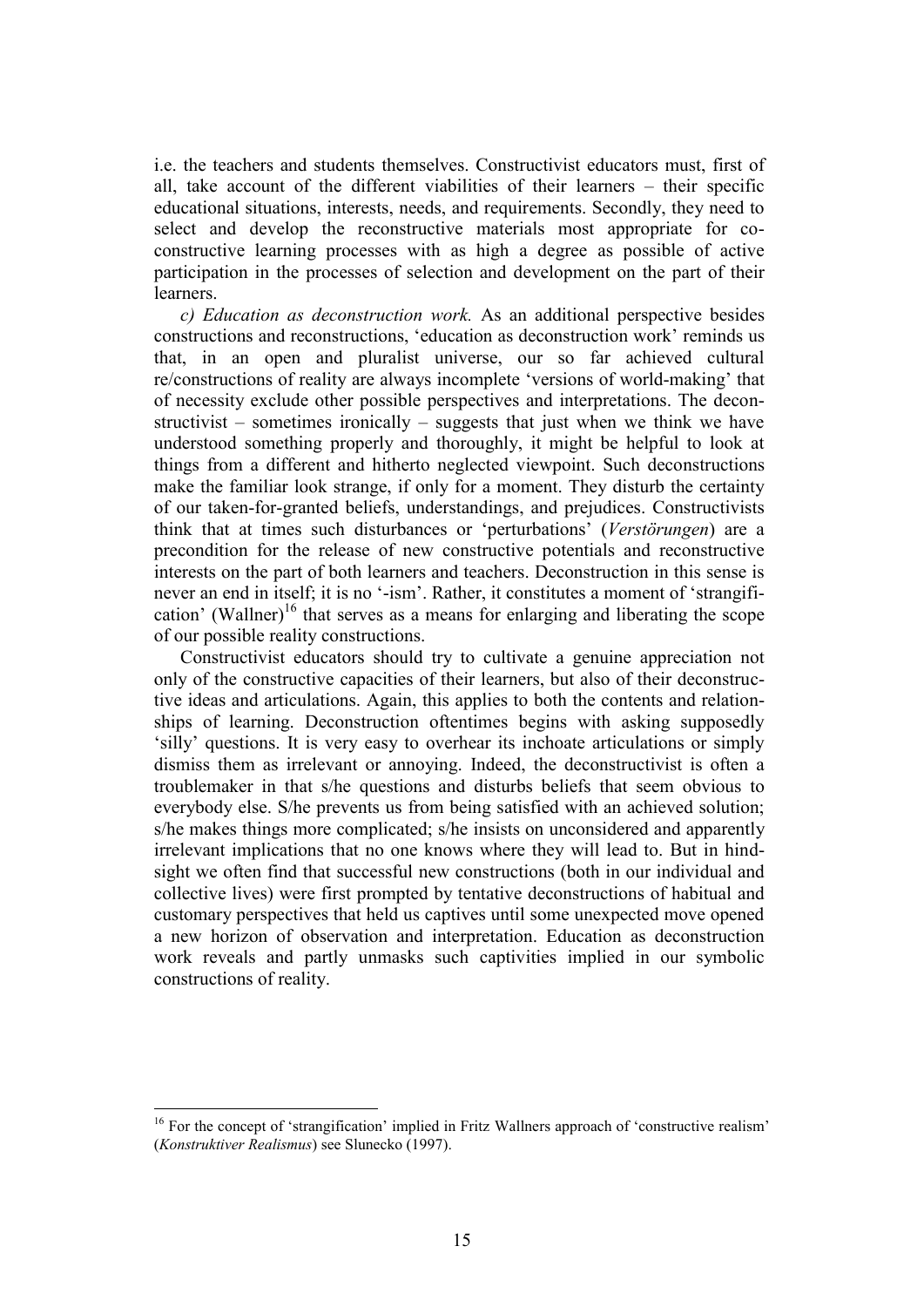#### 3.5 Involvements of discourse and power

For interactive constructivism, education as a process of cultural re/de/constructions is a discursive reality that always involves power relations. It has already been indicated, above, that poststructuralist theories of discourse play an important role here. The same applies to the power theories of authors like Michel Foucault (e.g., 1978), Ernesto Laclau (1990), and also Norbert Elias (1990). Constructivist educators need to develop a critical understanding of the power of cultural reconstructive patterns that underlie educational theories and practices at a given time and place.<sup>17</sup> As an effect of historically specific discursive formations (see Hall 1997) these changing reconstructive patterns largely determine what makes sense in educational thought and action, what kinds of identities are at stake, what sorts of aims are to be sought by what kinds of educational policies etc. At every juncture in history, they are imbedded in a specific historical set of institutions; they are connected with a specific historical body of knowledge and with specific methods of observation and reflection; they imply specific routines and practices in everyday life.

Without going too much into details here, I want to draw attention to one recent publication in the field of history of education that, to my mind, displays a critical discursive approach similar to the one favored by interactive constructivism. The volume "Cultural History and Education", edited in 2001 by Thomas S. Popkewitz, Barry M. Franklin and Miguel A. Pereyra, launches in its introduction (and most of its many contributions) a historical approach that localizes the construction of knowledge within a field of cultural practices and cultural reproductions. "For cultural historians, history is the study of the historically constructed ways of reason that frame, discipline, and order our action and participation in the world. (...) We use the word *make* (...) to emphasize the ways in which the world and "self" are fabricated, that is, as fictions but also as the result of making that has actual and material consequences." (Popkewitz/Franklin/Pereyra  $2001$ , ix). The chief intention of their study of 'systems of knowledge' – a study that is "not only about the past, but also about the present" (ibid.  $x$ ) – is to inquire how the 'common senses' of socio-cultural life are invented  $-$  i.e. "the changing systems of ideas and principles of reason through which we have come to think, talk, "see," and act in the world" (ibid.). Following Foucault and others, the historical production of these systems of knowledge is seen in its intimate connection with power relations. From the viewpoint of the editors, the focus on the construction of knowledge therefore goes hand in hand with an attempt to reinvestigate the problems of social change and the "politics of knowledge" as well as their implications for historical change in education. As one important strategy, this project applies a "genealogical approach" (following Nietzsche and Foucault) that "takes as its objects precisely those institutions and practices which, like morality, are usually thought to be totally exempt from change and development. It tries to show the way in which they too undergo changes as a result of historical developments. And it also tries to show how such changes escape our

 $17$  For a detailed discussion see Reich (2005, Ch. 6).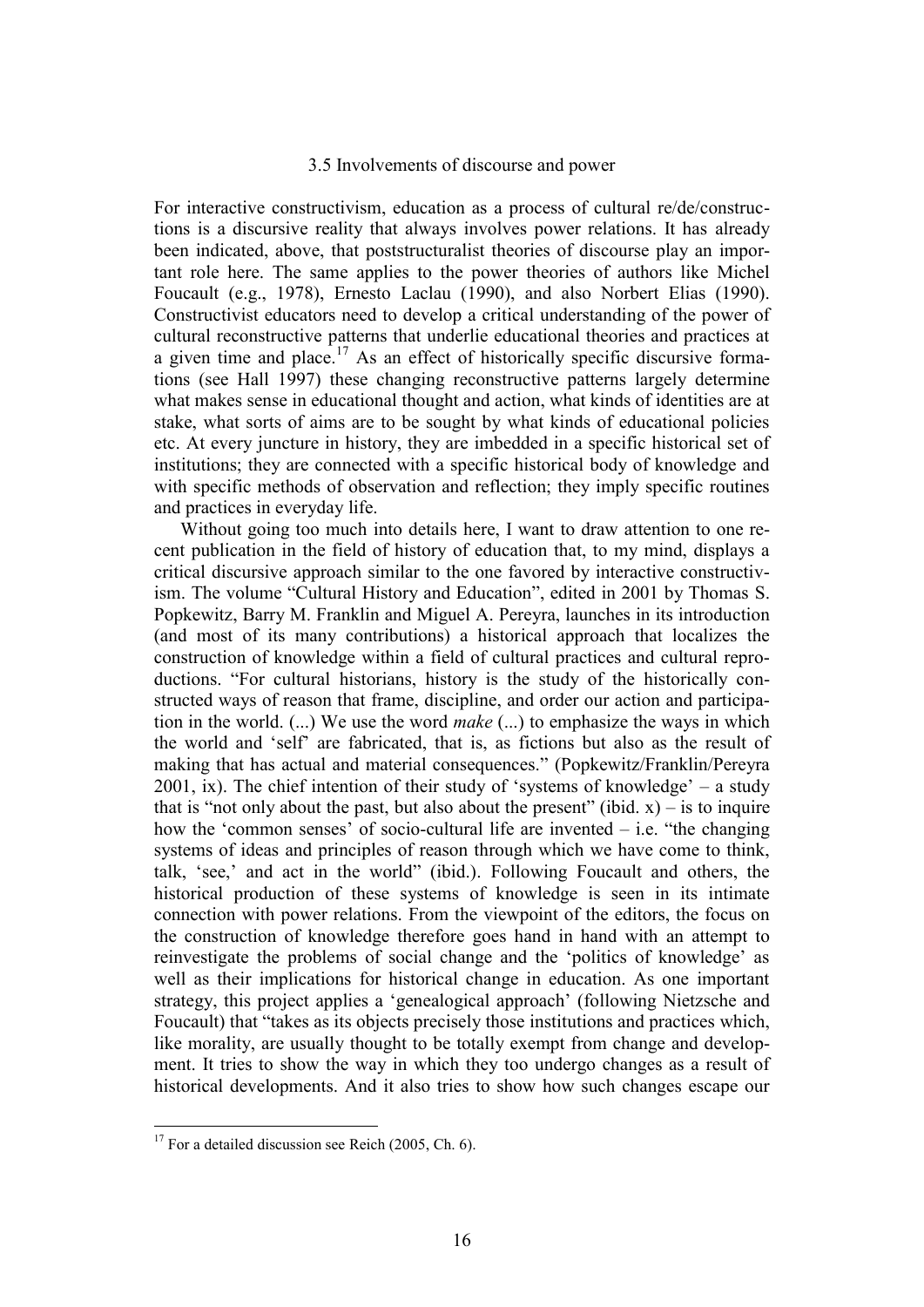notice and how it is often in the interest of these practices to mask their specific origins and character. As a result of this, genealogy has direct practical consequences because, by demonstrating the contingent character of the institutions that traditional history exhibits as unchanging, it creates the possibility of altering them." (Nehamas in: Popkewitz/Franklin/Pereyra 2001, 22)

This cultural history approach also provides critical perspectives on a "naive" constructivism in present educational reform discussions that is oblivious to the historical conditions of its own discourses and thus once again runs the risk of universalizing its own norms in an unhistorical way. "Although certain types of pedagogies are termed 'constructivist,' (...) the constructivist discourses do not systematically examine the way in which knowledge or reason is socially constructed except within psychological paradigms that obscure the historical conditions of reason itself." As an effect, "Educators and researchers refer to problem solving, community, and zones of proximal development as if they were universal processes rather than socially constructed norms related to *habitus*." (Popkewitz in: Popkewitz/Franklin/Pereyra 2001, 336) From the perspective of interactive constructivism, I fully support this criticism. A self-critical cultural constructivism must reflect on the historical construction of its own norms and perspectives, if only because their universalization may all too easily – and often all too unwittingly  $-$  go hand in hand with new forms of exclusion that reinforce postmodern power asymmetries (see ibid., 337ff). Constructivist education is not an "innocent" discourse beyond power relations; it is itself part of the hegemonic struggles that constitute the historically changing discourses of education.

#### 3.6 Cultural diversity (incommensurability and otherness)

I wish to close with a word on the question of cultural diversity because multiculturalism constitutes an important challenge for constructivist educators in the postmodern life-worlds of today.<sup>18</sup> I confine myself with drawing attention to only one important theme in contemporary discussions: the theme of "incommensurability and otherness'. We may define 'incommensurability' as the impossibility to dissolve the heterogeneity of disparate languages, vocabularies, traditions, standards, norms, values, methods, outlooks etc. into one overall, neutral, or universal perspective. In this sense, interactive constructivism, as we have seen, reckons with *some* degree of incommensurability in every human communication. In the multicultural life-worlds that are becoming more and more characteristic for most parts of an increasingly globalized world, the diversity of lived cultures coexisting with each other in close proximity and interdependence makes the theme of incommensurability all the more urgent and important.

To recognize incommensurability as a characteristic and inevitable trait of postmodern multiculture, however, by no means implies to deny the possibilities of border-crossing and partially attaining commonalities and shared understandings. As Richard Bernstein argues, "Incommensurable languages and traditions are not to be thought of as self-contained windowless monads that share nothing

 $18$  For a more detailed constructivist discussion of multiculturalism see Neubert (2002).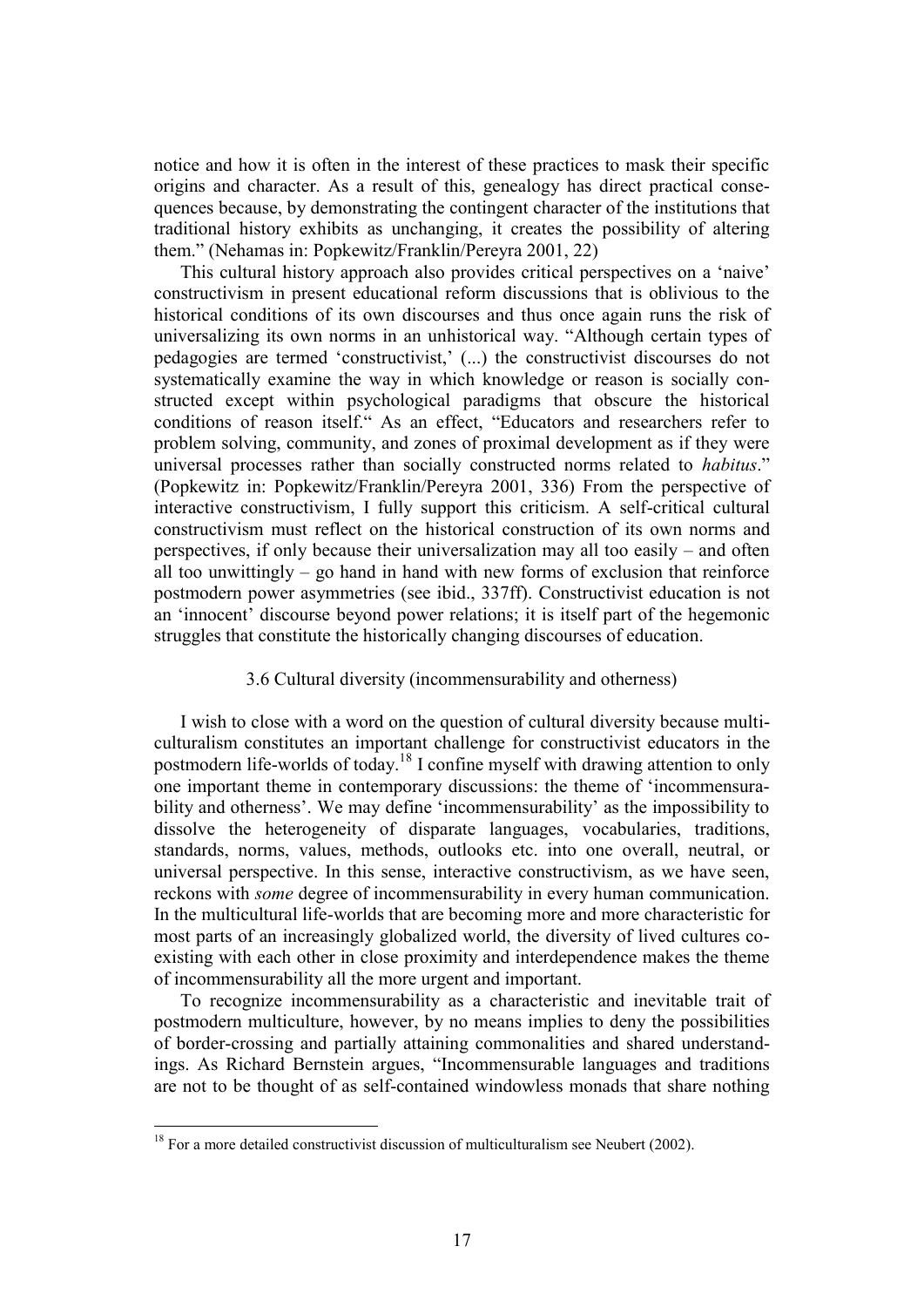in common. (...) There are always points of overlap and criss-crossing, even if there is not perfect commensuration. (...) Our linguistic horizons are always open. This is what enables comparison, and even sometimes a "fusion of horizons"" (Bernstein 1995, 65) Incommensurability is not simply to be understood as sheer and speechless Otherness. It always leaves us with the possibility of trying to coconstruct shared understandings in cross-cultural communication, even though, as Bernstein aptly warns us, such commonalities may be partial and often fragile. "We can never escape the real practical possibility that we may fail to understand 'alien' traditions and the ways in which they are incommensurable with the traditions to which we belong." (Ibid., 65)

For interactive constructivism, intercultural pedagogies in postmodern multicultural societies always have to work with and within this tension between recognizing genuine incommensurability  $-$  i.e. recognizing the Otherness of others even when symbolic understanding fails – and attempting to co-construct shared perspectives. That is to say, intercultural pedagogy constitutes a kind of "border pedagogy" (Giroux) that undertakes the precarious venture of cultural "borderline negotiations" (Bhabha). Among recent developments in cultural theory, postcolonial approaches have added to our understanding of the intrinsic ambiguity of such borderline negotiations by introducing concepts like "cultural hybridity' and 'culture's in-between' (see Bhabha 1996) or 'différance' and "double inscription" (see Hall 1996). They have also added to our understanding of ethnocentrism in the history and present of Western educational thought (see Neubert/Reich 2001). Interactive constructivism welcomes these and other theoretical developments that provide new starting-points for rethinking our perspectives on lived relationships in the multicultural worlds of today (see Neubert 2002, 2003).

#### **References:**

- Auernheimer, Georg (1996<sup>2</sup>): Einführung in die interkulturelle Erziehung. Darmstadt: Primus.
- Auernheimer, Georg (2003<sup>3</sup>): Einführung in die interkulturelle Pädagogik. Darmstadt: Wiss. Buchges.
- Bauman, Zygmunt (1999): Unbehagen in der Postmoderne *(Orig.: Postmodernity and its Discontents)*. Hamburg: Hamburger Ed.
- Bernstein, Richard J. (1995<sup>3</sup>): The New Constellation. The Ethical-Political Horizons of Modernity/Postmodernity. Cambridge (Mass.): MIT Press.
- Bhabha, Homi K. (1996): Culture's In-Between. In: Hall, Stuart / Du Gay, Paul (eds.), Questions of Cultural Identity. London, Thousand Oaks, New Delhi: Sage.
- Burckhart, Holger / Reich, Kersten (2000): Begründung von Moral. Diskursethik versus Konstruktivismus - eine Streitschrift. Würzburg: Königshausen und Neumann.
- Campbell, James (1992): The Community Reconstructs. The Meaning of Pragmatic Social Thought. Urbana and Chicago: University of Illinois Press.
- Campbell, James (1998): Dewey"s Conception of Community. In: Hickman, Larry (ed.): Reading Dewey. Interpretations for a Postmodern Generation. Bloomington and Indianapolis: Indiana University Press.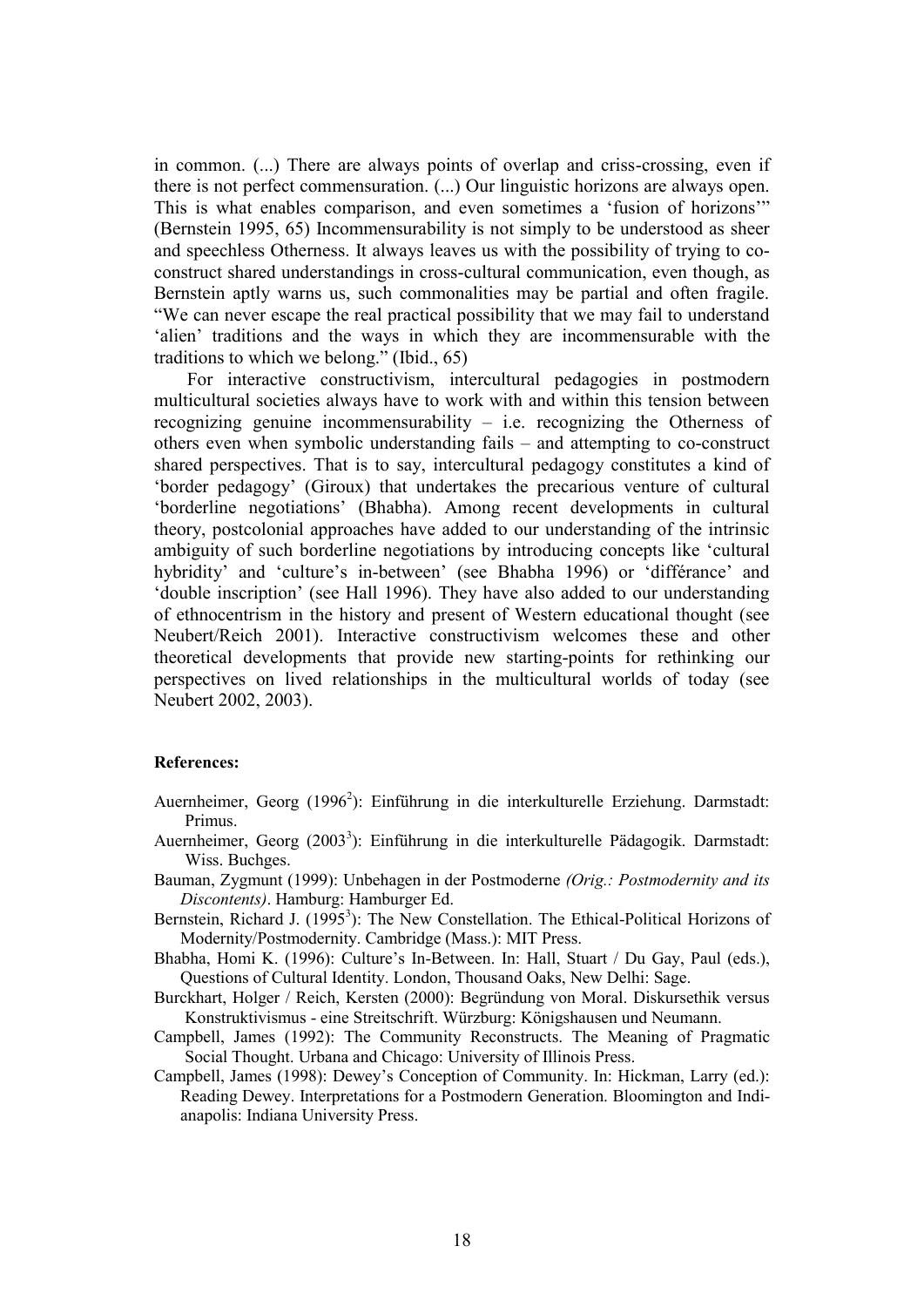- Dewey, John (1985): Schools of To-Morrow. In: The Middle Works, Vol 8. Carbondale and Edwardsville: Southern Illinois University Press.
- Dewey, John (1988a): Experience and Nature. In: The Later Works, Vol. 1. Carbondale and Edwardsville: Southern Illinois University Press.
- Dewey, John (1988b): The Public and Its Problems. In: The Later Works, Vol. 2. Carbondale and Edwardsville: Southern Illinois University Press.
- Dewey, John (1988c): Construction and Criticism. In: The Later Works, Vol. 5. Carbondale and Edwardsville: Southern Illinois University Press.
- Dewey, John (1991): Creative Democracy The Task Before Us. In: The Later Works, Vol. 14. Carbondale and Edwardsville: Southern Illinois University Press.
- Eldridge, Michael (1998): Transforming Experience. John Dewey"s Cultural Instrumentalism. Nashville and London: Vanderbilt University Press.
- Elias, Norbert (1990<sup>15</sup>): Der Prozess der Zivilisation *[The civilizing process]*. Vol. 1 & 2. Frankfurt a. M.: Suhrkamp.
- Finkel, Donald L. (2000): Teaching With Your Mouth Shut. Portsmouth, NH: Boynton/Cook.
- Fish, Stanley (1998): Truth and Toilets: Pragmatism and the Practices of Life. In: Dickstein, Morris (ed.): The Revival of Pragmatism. New Essays on Social Thought, Law, and Culture. Durham and London: Duke University Press.
- Foucault, Michel (1978): Dispositive der Macht. Michel Foucault über Sexualität, Wissen und Wahrheit. Berlin: Merve.
- Fraser, Nancy (1994): Rethinking the Public Sphere: A Contribution to the Critique of Actually Existing Democracy. In: Giroux, Henry A. / McLaren, Peter (eds.): Between Borders. Pedagogy and the Politics of Cultural Studies (pp74-98). New York, London: Routledge.
- Fraser, Nancy (1998): Another Pragmatism: Alain Locke, Critical "Race" Theory, and the Politics of Culture. In: Dickstein, Morris (ed.): The Revival of Pragmatism. New Essays on Social Thought, Law, and Culture. Durham and London: Duke University Press.
- Garrison, Jim (1997a): An Alternative to Von Glasersfeld"s Subjectivism in Science Education: Deweyan Social Constructivism. In: Science & Education 6: 301-312.
- Garrison, Jim (1997b): Dewey and Eros. Wisdom and Desire in the Art of Teaching. New York and London: Teachers College Press.
- Garrison, Jim (1998): John Dewey"s Philosophy as Education. In: Hickman, Larry (ed.): Reading Dewey. Interpretations for a Postmodern Generation. Bloomington and Indianapolis: Indiana University Press.
- Hall, Stuart (1996): When was "the post-colonial"? Thinking at the limit. In: Chambers, Iain / Curti, Lidia (eds.): The Post-colonial Question. Common Skies, Divided Horizons. London, New York: Routledge.
- Hall, Stuart (1997): The Work of Representation. In: Hall, Stuart (ed.): Representation. Cultural Representations and Signifying Practices. London, Thousand Oaks, New Delhi: Sage.
- Hickman, Larry / Neubert, Stefan / Reich, Kersten (eds., 2003): John Dewey zwischen Pragmatismus und Konstruktivismus. Münster: Waxmann.
- Laclau, Ernesto (1990): New Reflections on the Revolution of Our Time. London, New York: Verso.
- Laclau, Ernesto / Mouffe, Chantal (1991): Hegemonie und radikale Demokratie: zur Dekonstruktion des Marxismus. Wien: Passagen. *(Orig.: Hegemony and Socialist Strategy. Towards a radical democratic politics.)*